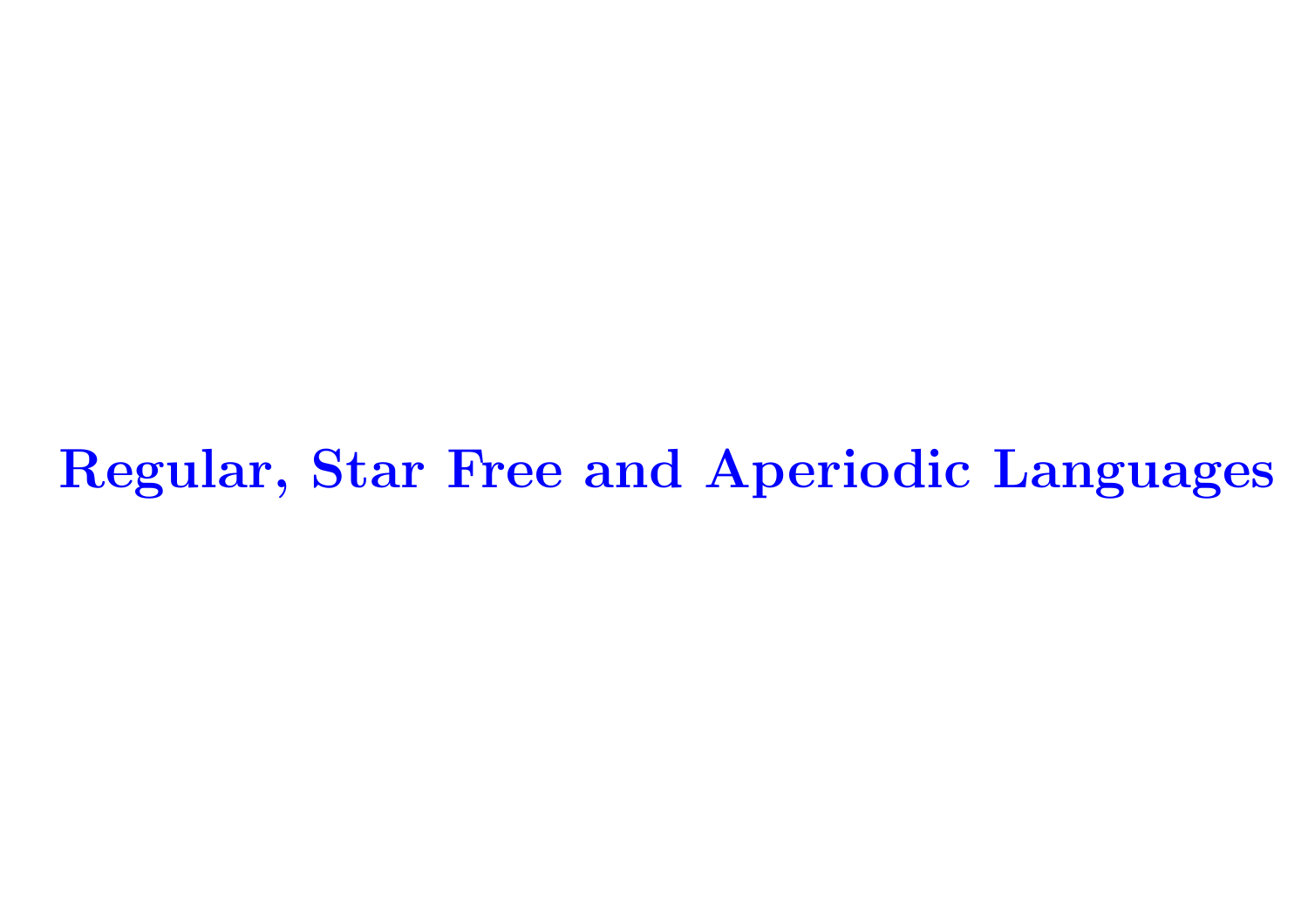# Regular Languages

Let  $\Sigma$  be an alphabet, and  $X, Y \subseteq \Sigma^*$ 

$$
XY = \{xy \mid x \in X \text{ and } y \in Y\}
$$
  

$$
X^* = \{x_1 \dots x_n \mid n \ge 0, x_1, \dots, x_n \in X\}
$$

The class of regular languages  $\mathcal{R}(\Sigma)$  is the smallest class of languages  $L \subseteq \Sigma^*$  such that:

- $\bullet\ \emptyset\in\mathcal{R}(\Sigma)$
- $\{\alpha\} \in \mathcal{R}(\Sigma)$ , for all  $\alpha \in \Sigma$
- if  $X, Y \in \mathcal{R}(\Sigma)$  then  $X \cup Y, XY, X^* \in \mathcal{R}(\Sigma)$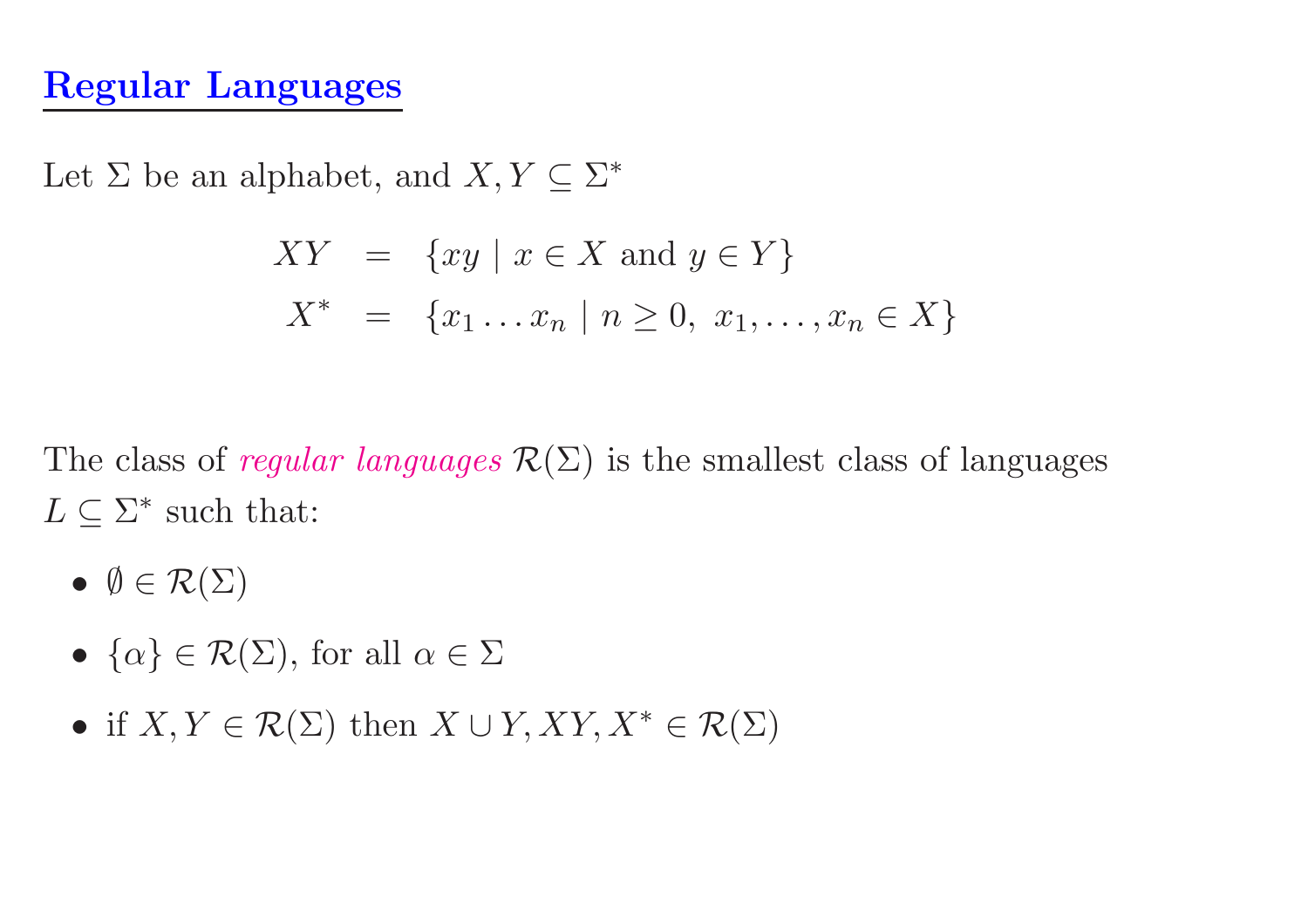Regular, rational and recognizable languages

Theorem <sup>1</sup> (Kleene) A set of finite words is recognizable if and only if it is regular.

Proof in every textbook.

 $Rational = regular$ , in older books e.g.

Samuel Eilenberg. Automata, Languages and Machines. Academic Press, 1974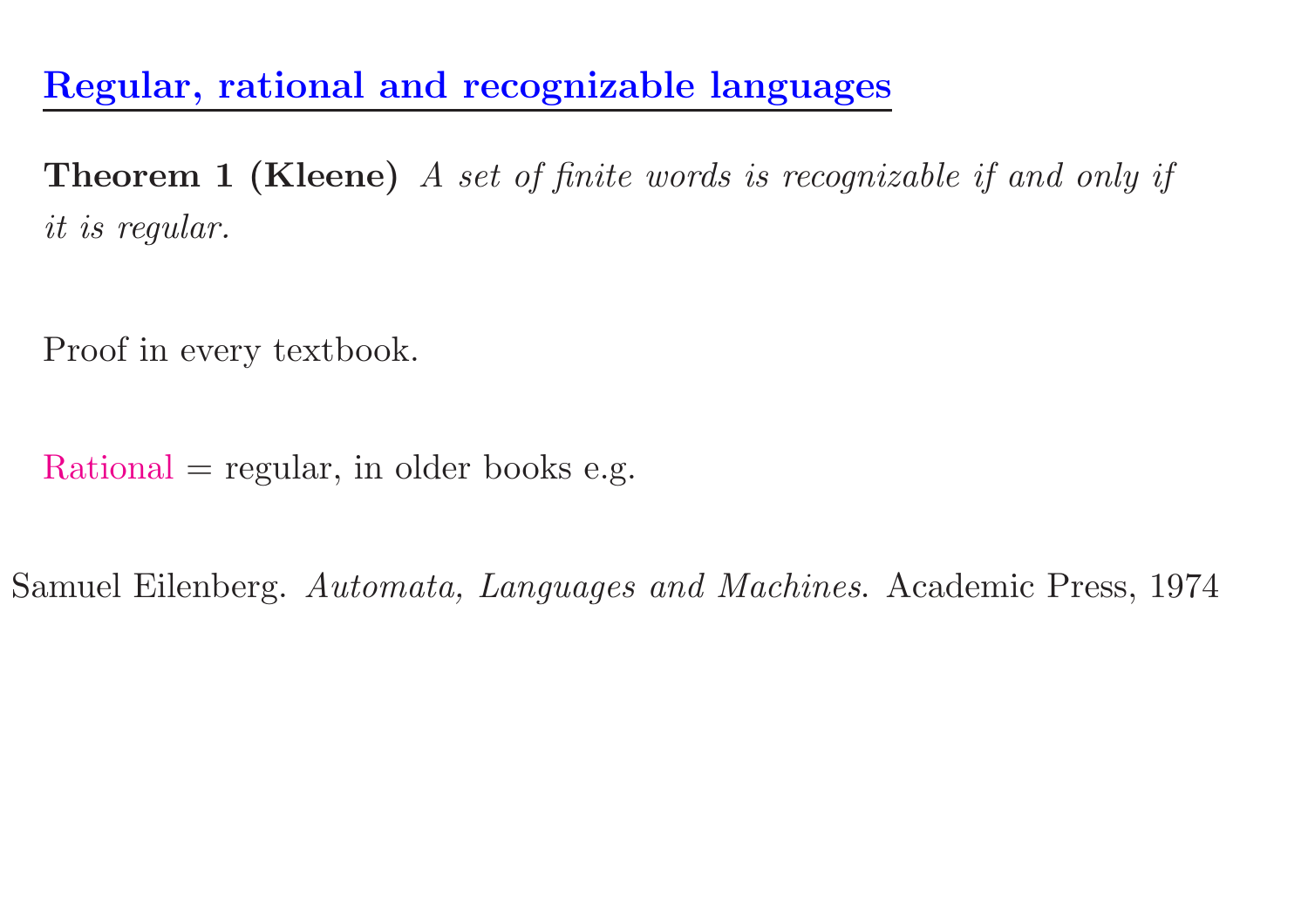# $\omega$ -Regular Languages

If  $X \subseteq \Sigma^*$  and  $Y \subseteq \Sigma^\omega$ 

$$
XY = \{xy \mid x \in X, y \in Y\} \in \Sigma^{\omega}
$$
  

$$
X^{\omega} = \{x_0x_1 \dots \mid x_0, x_1, \dots \in X \setminus \{\epsilon\}\}
$$
  

$$
X^{\infty} = X^* \cup X^{\omega}
$$

The class of  $\omega$ -regular languages  $\mathcal{R}^{\infty}(\Sigma)$  is the smallest class of languages  $L \subset \Sigma^{\infty}$  such that:

- $\emptyset \in \mathcal{R}^{\infty}(\Sigma)$  and  $\{a\} \in \mathcal{R}^{\infty}(\Sigma)$ , for all  $a \in \Sigma$
- if  $X, Y \in \mathcal{R}^{\infty}(\Sigma)$  then  $X \cup Y \in \mathcal{R}^{\infty}(\Sigma)$
- for each  $X \subseteq \Sigma^*$  and  $Y \subseteq \Sigma^{\infty}$ , if  $X, Y \in \mathcal{R}^{\infty}(\Sigma)$  then  $XY \in \mathcal{R}^{\infty}(\Sigma)$
- for each  $X \subseteq \Sigma^*$ , if  $X \in \mathcal{R}^{\infty}(\Sigma)$  then  $X^*, X^{\omega} \in \mathcal{R}^{\infty}(\Sigma)$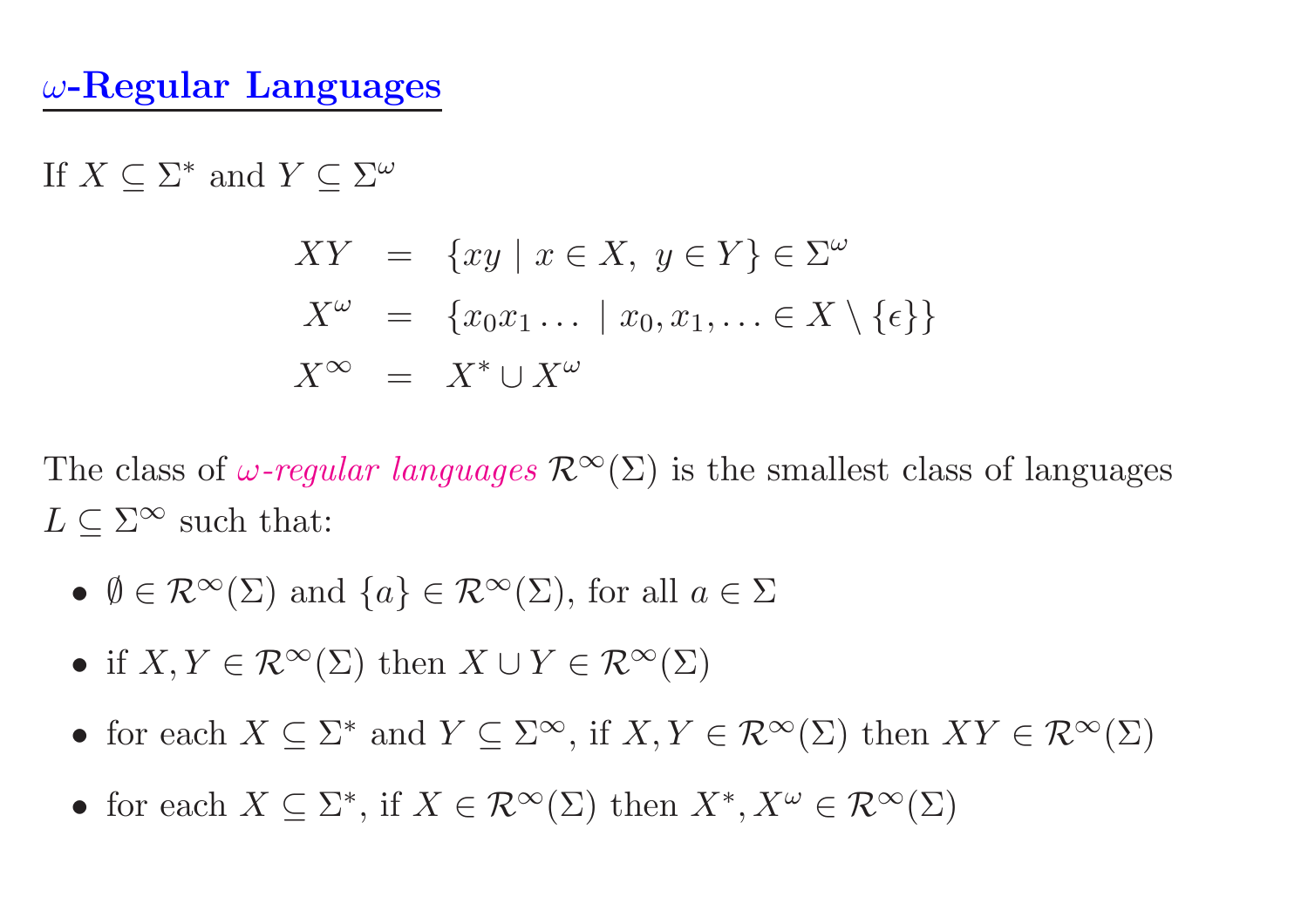### <sup>ω</sup>-Regular Languages

**Theorem 2** A language  $L \subseteq \Sigma^\omega$  is  $\omega$ -regular if and only if

$$
L = \bigcup_{i=1}^{n} X_i Y_i^{\omega}
$$

for some  $X_i, Y_i \in \mathcal{R}(\Sigma)$ .

$$
C = \{ \bigcup_{i=1}^{n} X_i Y_i^{\omega} \mid n \ge 0, X_i, Y_i \in \mathcal{R}(\Sigma) \}
$$
  

$$
\mathcal{E} = \{ X \in \Sigma^{\infty} \mid X \cap \Sigma^* \in \mathcal{R}(\Sigma), X \cap \Sigma^{\omega} \in \mathcal{C} \}
$$

We prove that  $\mathcal{R}^{\infty}(\Sigma) \subseteq \mathcal{E}$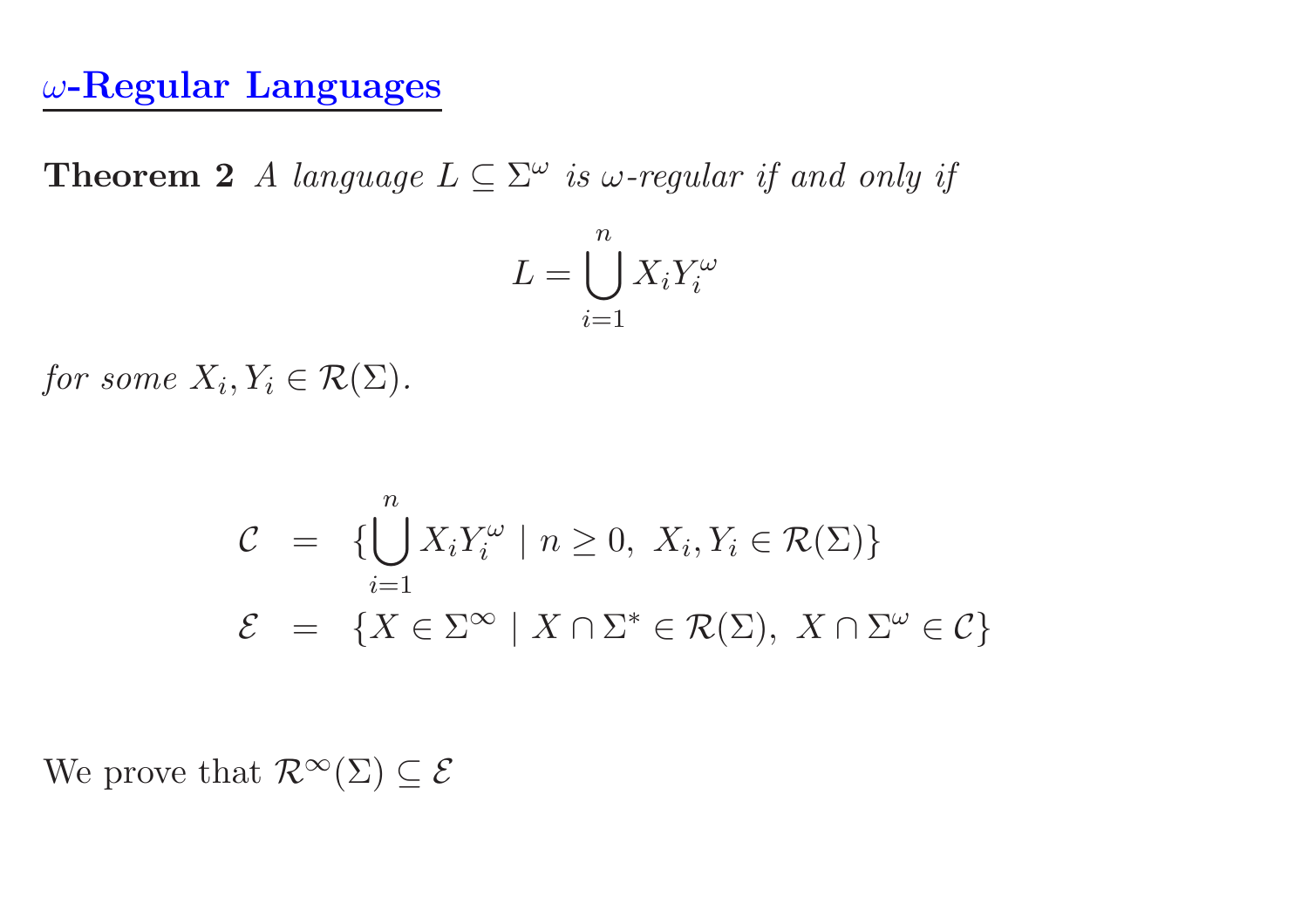## Star Free Languages

The class of *star-free languages* is the smallest class  $SF(\Sigma)$  of languages  $L \in \Sigma^*$  such that:

- $\emptyset, \{\epsilon\} \in SF(\Sigma)$  and  $\{a\} \in SF(\Sigma)$  for all  $a \in \Sigma$
- if  $X, Y \in SF(\Sigma)$  then  $X \cup Y, XY, \overline{X} \in SF(\Sigma)$

#### Example 1

- $\Sigma^* = \overline{\emptyset}$  is star-free
- if  $B \subset \Sigma$ , then  $\Sigma^* B \Sigma^* = \bigcup_{b \in B} \Sigma^* b \Sigma^*$  is star-free
- if  $B \subset \Sigma$ , then  $B^* = \Sigma^* \overline{B} \Sigma^*$  is star-free
- if  $\Sigma = \{a, b\}$ , then  $(ab)^* = \overline{b\Sigma^* \cup \Sigma^* a \cup \Sigma^* a a \Sigma^* \cup \Sigma^* b b \Sigma^*}$  is star-free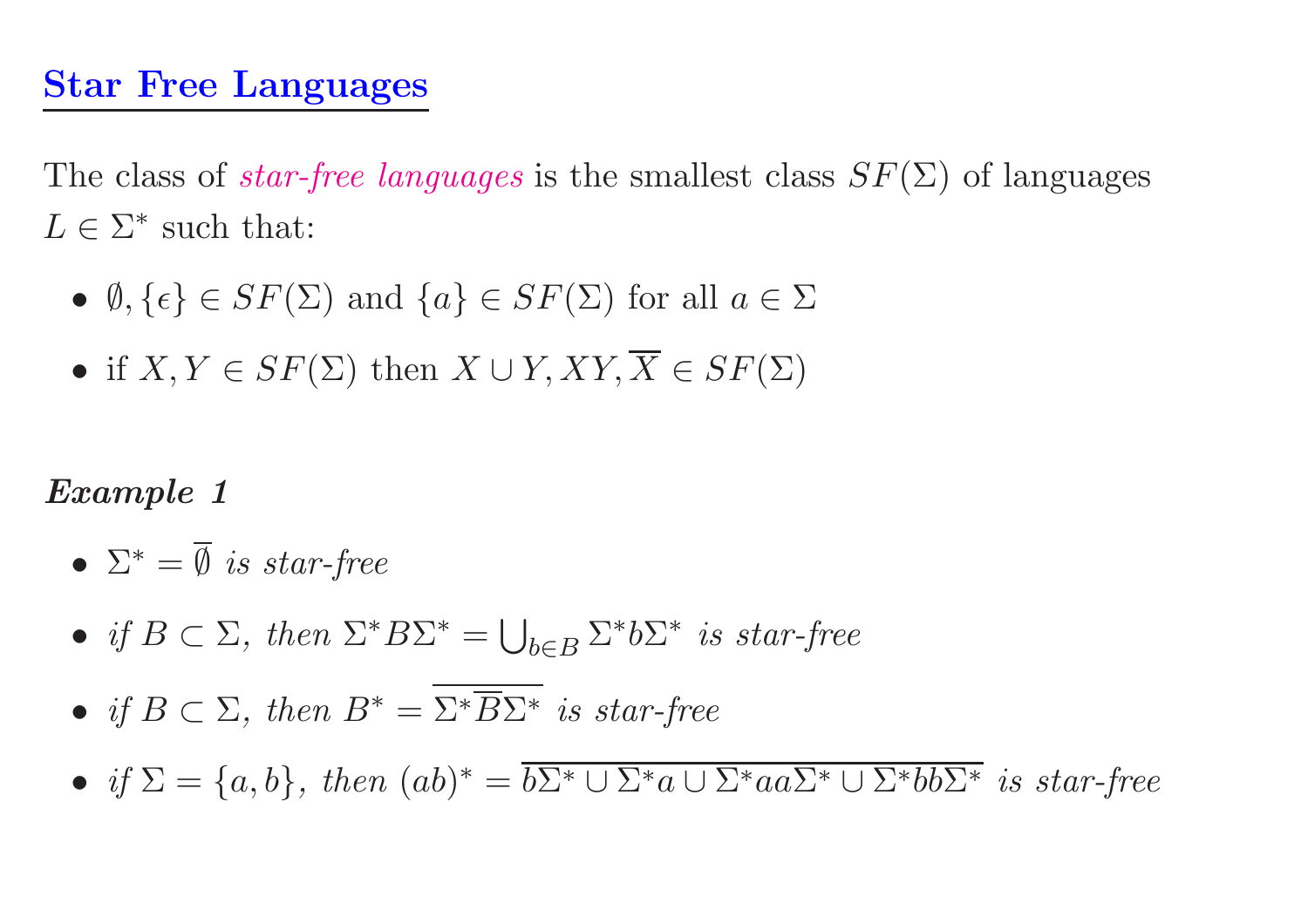#### Star Free  $\omega$ -Languages

The class of *star-free*  $\omega$ -languages is the smallest class  $SF^{\infty}(\Sigma)$  of languages  $L \in \Sigma^*$  such that:

- $\bullet \hspace{0.1cm} \emptyset, \{a\} \in SF^{\infty}(\Sigma), \hspace{0.1cm} a \in \Sigma$
- if  $X, Y \in SF^{\infty}(\Sigma)$  then  $X \cup Y, \overline{X} \in SF^{\infty}(\Sigma)$
- if  $X \subseteq \Sigma^*$ ,  $X \in SF(\Sigma)$ ,  $Y \in SF^{\infty}(\Sigma)$  then  $XY \in SF^{\infty}(\Sigma)$

#### Example 2

- if  $B \subset \Sigma$ , then  $\Sigma^* B \Sigma^\omega$  is star-free
- if  $\Sigma = \{a, b\}$ , then  $(ab)^{\omega} = \overline{b\Sigma^{\omega} \cup \Sigma^* aa \Sigma^{\omega} \cup \Sigma^* bb \Sigma^{\omega}}$  is star-free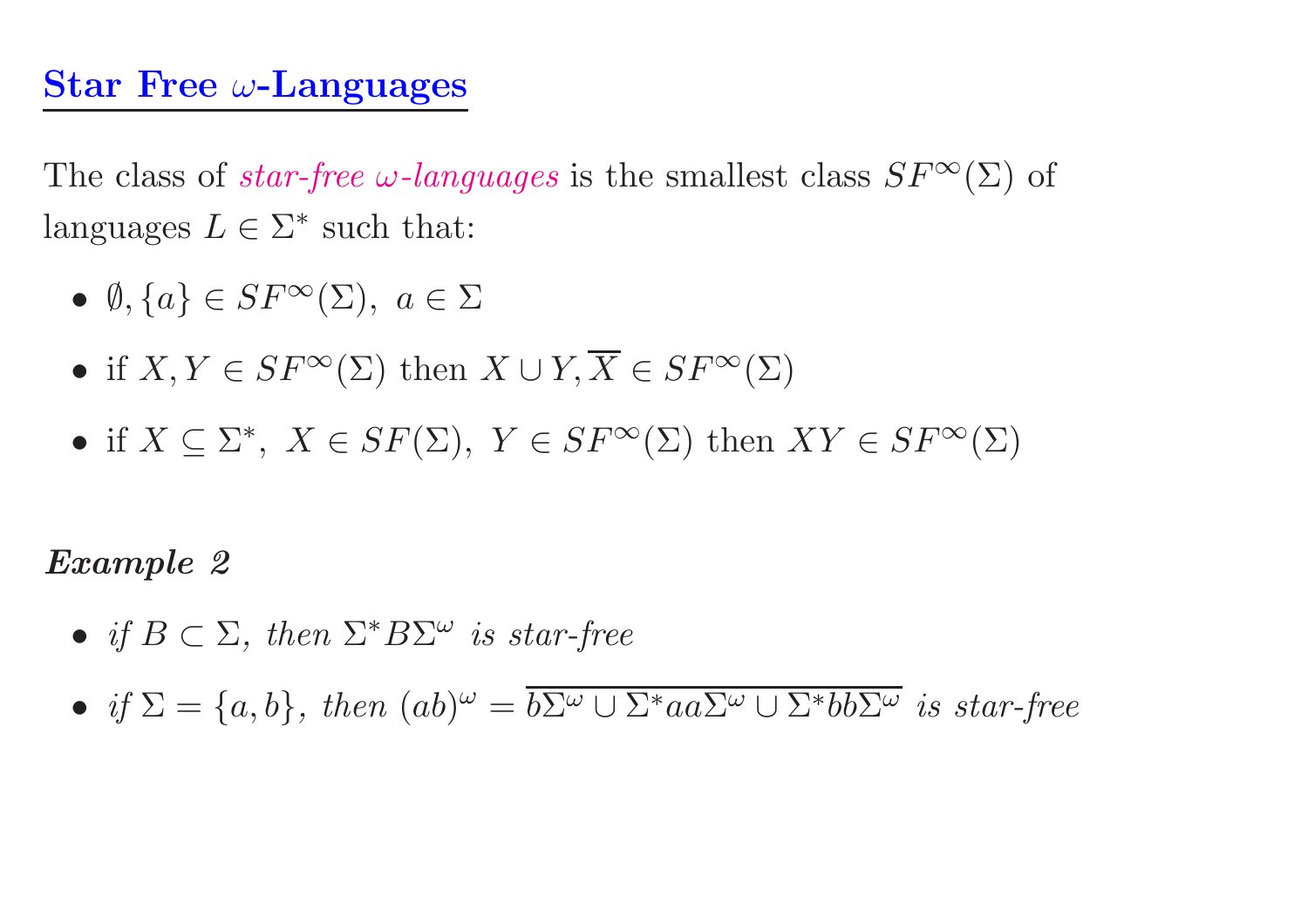#### Aperiodic Languages

**Definition 1** A language  $L \subseteq \Sigma^*$  is said to be aperiodic iff:  $\exists n_0 \forall n \geq n_0 \forall u, v, t \in \Sigma^*$  .  $uv$  ${}^{n}t \in L \iff uv^{n+1}t \in L$  $n_0$  is called the index of  $L$ .

**Example 3**  $0^*1^*$  is aperiodic. Let  $n_0 = 2$ . We have three cases: 1.  $u, v \in 0^*$  and  $t \in 0^*1^*$  :

> $\forall n \geq n_0 \ . \ uv$  $n_t \in L$

2.  $u \in 0^*, v \in 0^*1^*$  and  $t \in 1^*$ :

$$
\forall n \ge n_0 \; . \; uv^n t \notin L
$$

3.  $u \in 0^*1^*, v \in 1^*$  and  $t \in 1^*$ :

 $\forall n \geq n_0 \ . \ uv$  $n_t \in L$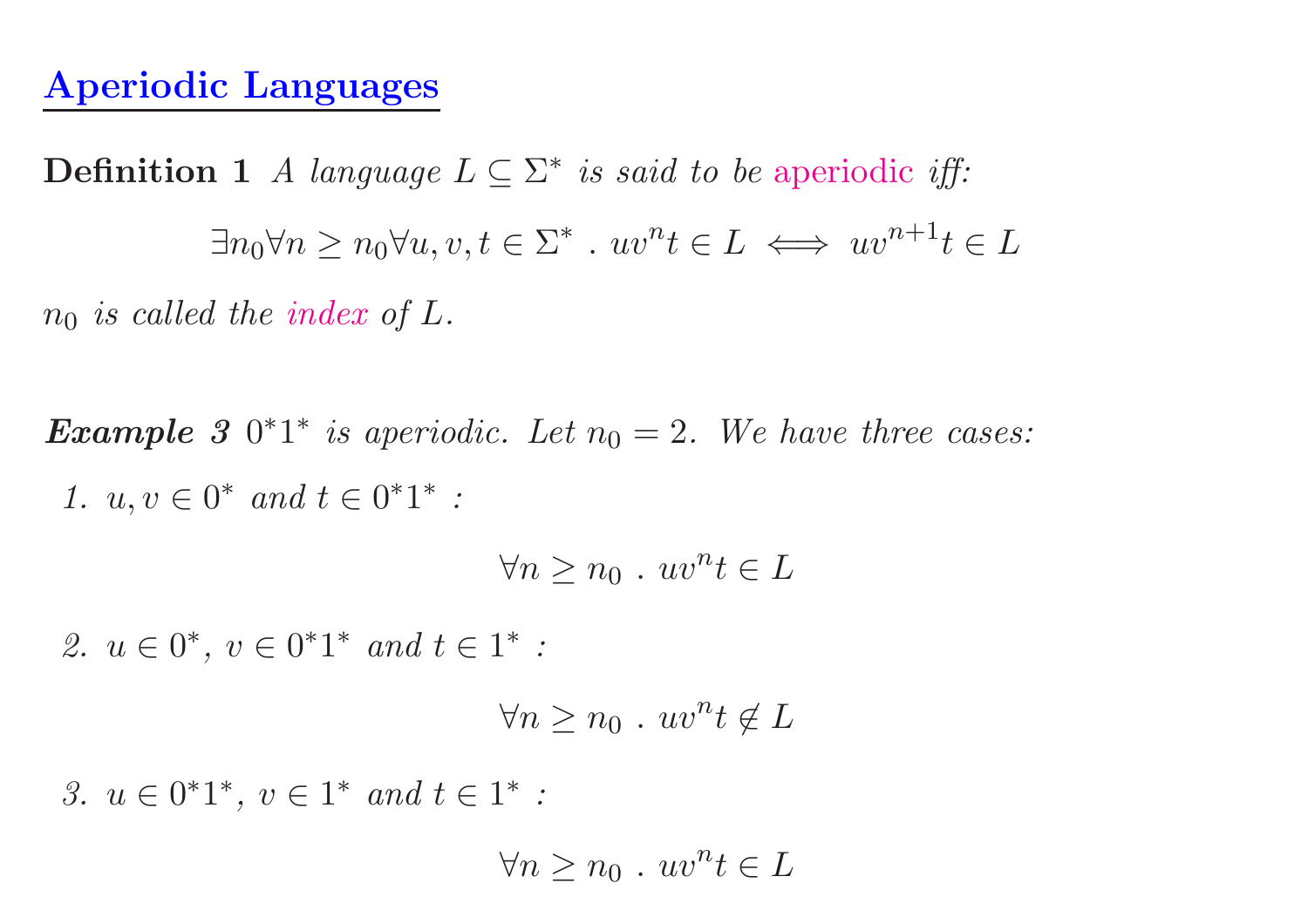## Periodic Languages

Conversely, a language  $L \subseteq \Sigma^*$  is said to be *periodic* iff:

 $\forall n_0 \exists n \geq n_0 \exists u, v, t \in \Sigma^*$ .  $(uv^n t \notin L \wedge uv^{n+1} t \in L) \vee (uv^n t \in L \wedge uv^{n+1} t \notin L)$ 

Example 4  $(00)^*1$  is periodic.

Given  $n_0$  take the next even number  $n \geq n_0$ ,  $u = \epsilon$ ,  $v = 0$  and  $t = 1$ . Then  $uv<sup>n</sup>t ∈ (00)<sup>*</sup>1 and uv<sup>n+1</sup>t ∉ (00)<sup>*</sup>1. □$ 

**Exercise 1** Is the language  $(ab)^*$  periodic or aperiodic ?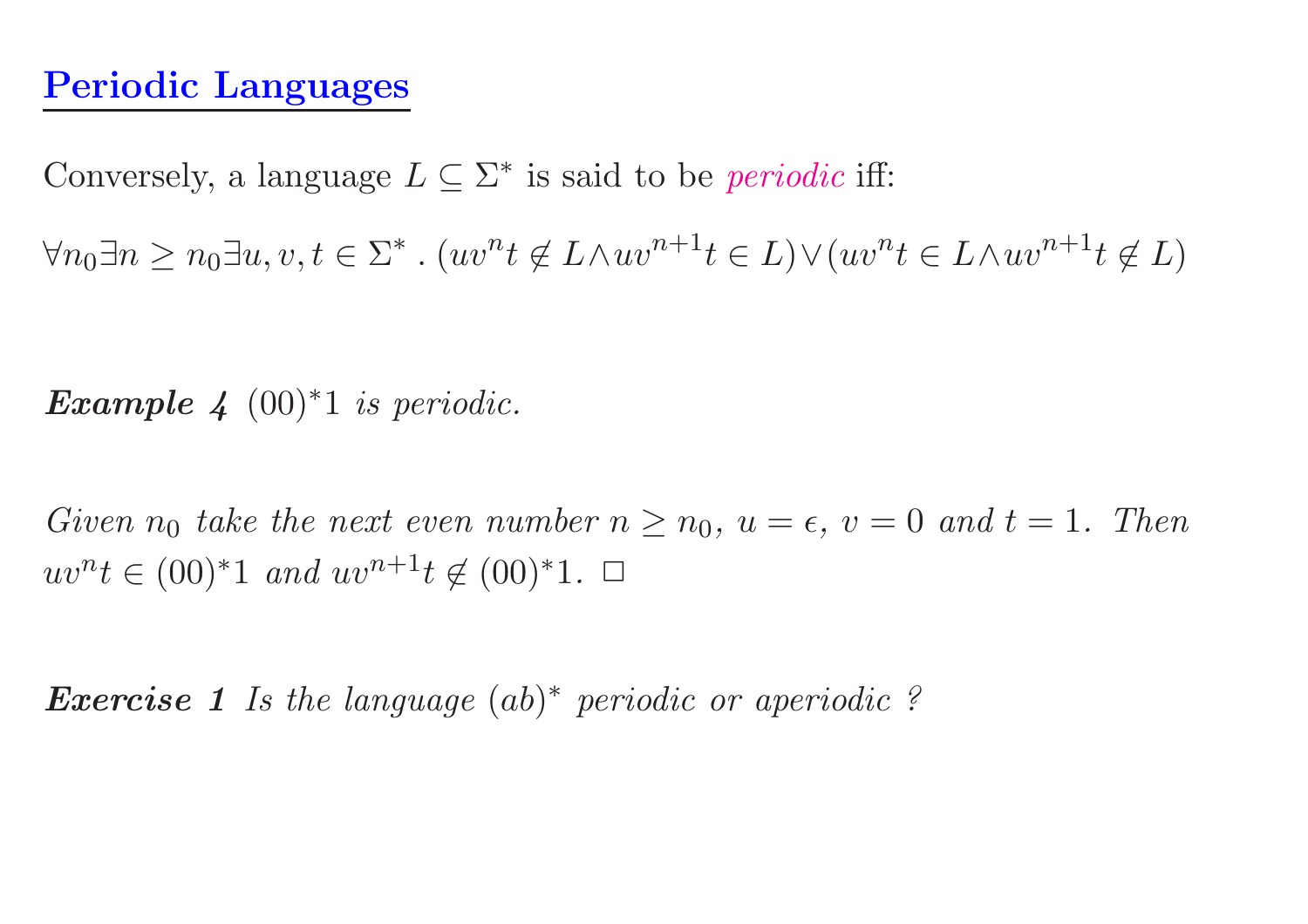## Aperiodic Monoids

**Definition 2** A monoid M is said to be aperiodic iff  $\exists n_0 \forall n \geq n_0 \forall x \in M$ .  $x^n = x^{n+1}$ 

 $n_0$  is called the index of M.

**Proposition 1** A language  $L \subseteq \Sigma^*$  is aperiodic iff its syntactic monoid is aperiodic.

" $\Rightarrow$ " Let  $X \in \Sigma_{\alpha}^*$  be an equivalence class of the syntactic monoid of L.

If  $u \in X$ , then  $u^n \in X^n$  for all  $n \geq 0$ . Since L is aperiodic, there exists  $n_0$ such that  $u^n \simeq_L u^{n+1}$  for all  $n \geq n_0$ , hence  $X^n = X^{n+1}$ .

The other direction is similar.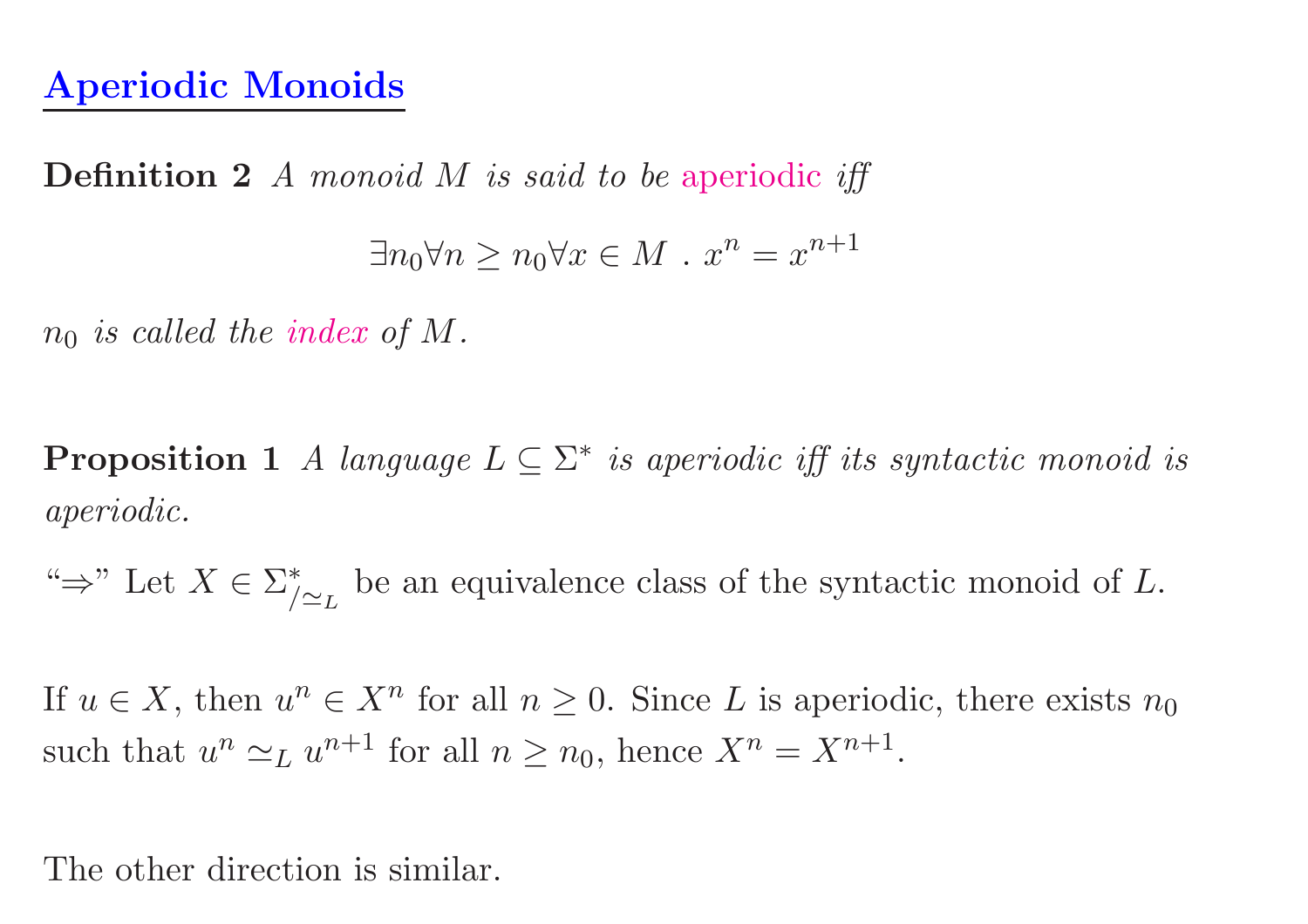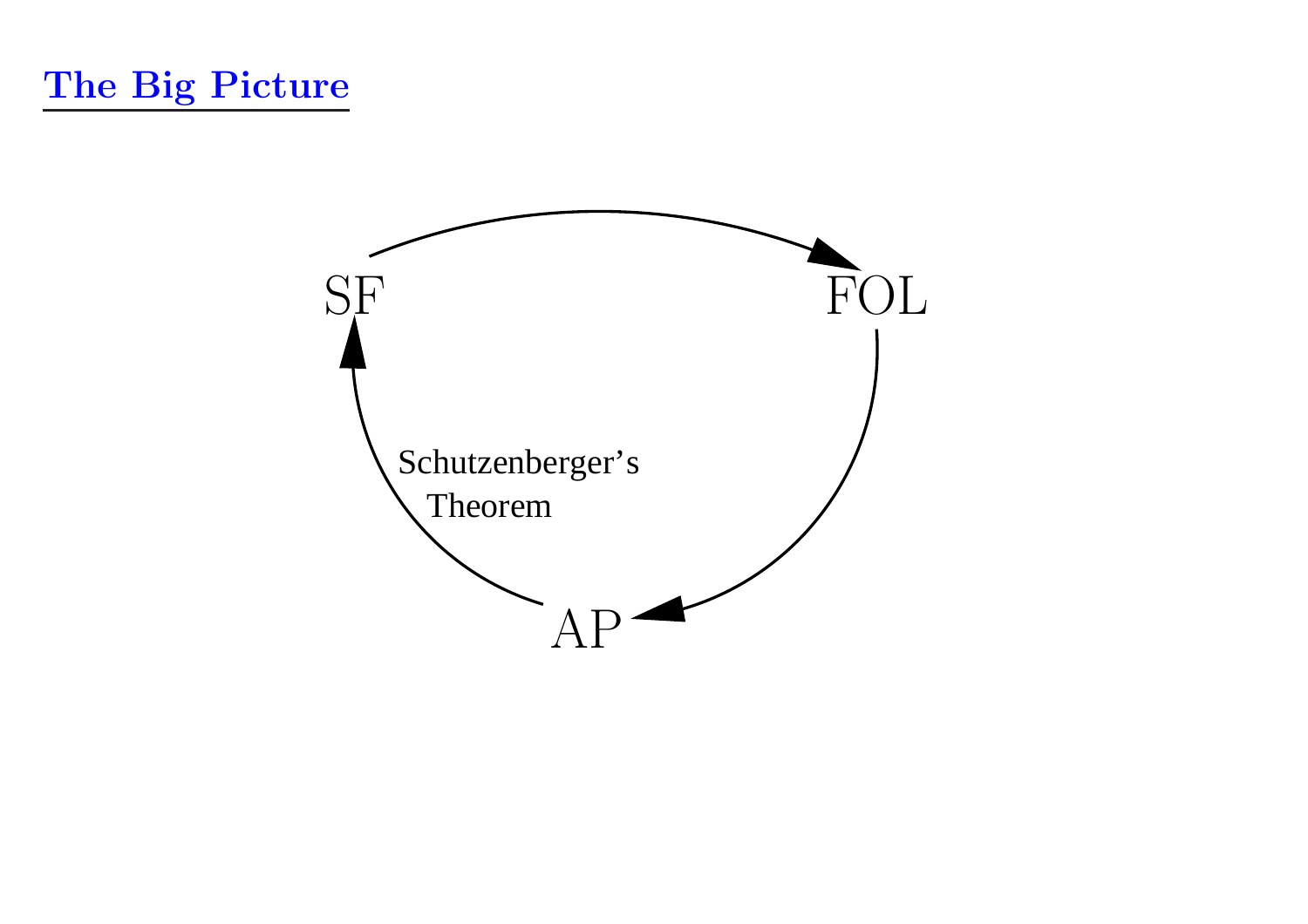### Star Free Languages are FOL-definable

We prove that for each  $L \subseteq \Sigma^*$ ,  $L \in SF(\Sigma)$  there exists an FOL sentence  $\varphi_L$  such that:

$$
L = \{ u \in \Sigma^* \mid u \models \varphi_L \}
$$

By induction on the structure of  $L$ :

$$
\emptyset = \{u \in \Sigma^* \mid u \models \bot\} \qquad \{a\} = \{u \in \Sigma^* \mid u \models p_a(0) \land len(1)\}
$$
  

$$
X \cup Y = \{u \in \Sigma^* \mid u \models \varphi_X \lor \varphi_Y\} \qquad \overline{X} = \{u \in \Sigma^* \mid u \models \neg \varphi_X\}
$$
  

$$
XY = \exists y \exists z \quad 0 \le y < z \land \varphi_X(0, y) \land \varphi_Y(y, z) \land len(z)
$$

where:

- $\varphi(i,j)$  is a formula s.t.  $\forall 0 \leq i < j \leq |u|$ .  $u \models \varphi(i,j) \iff u(i,j) \models \varphi(i,j)$
- $len(x) \equiv \forall y \; . \; s(y) \leq x$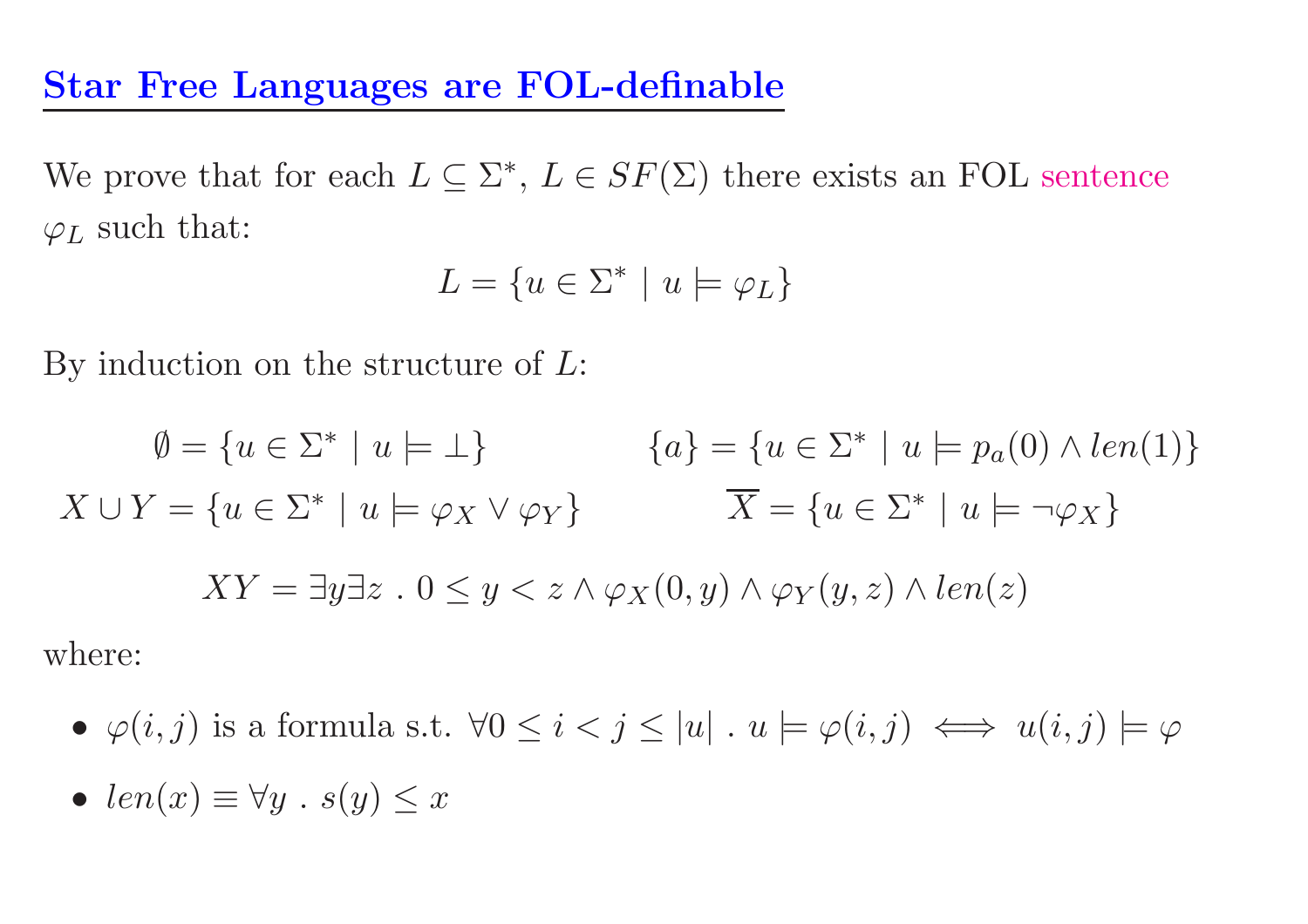### FOL-definable Languages are Aperiodic

Let  $\varphi(x_1,\ldots,x_n)$  be an FOL formula. We denote

$$
L_{i_1,\dots,i_n}^{\varphi} = \{ u \in \Sigma^* \mid u \models \varphi(i_1,\dots,i_n) \}
$$

We prove that, for all  $u, v, t \in \Sigma^*, i_1, \ldots, i_n \in \mathbb{N}$ ,

$$
uv^n t \in L_{i_1,\dots,i_n}^{\varphi} \iff uv^{n+1} t \in L_{i'_1,\dots,i'_n}^{\varphi}
$$

where, for all  $1 \leq k \leq n$ :

- $\bullet$   $i'$  $\,k$  $=i_k, \text{ if } i_k \leq |u|+n \cdot |v|$
- $\bullet$   $i'$  $\,k$  $= i_k + |v|, \text{ if } i_k > |u| + n \cdot |v|$

By induction on the structure of  $\varphi$ :

- the cases  $x_1 = x_2$  and  $x_1 \leq x_2$  are immediate
- $uv^n t \models p_a(i)$ : if  $i \leq |u| + n \cdot |v|$  then  $(uv^{n+1}t)_i = (uv^n t)_i = a$ ; if  $i > |u| + n \cdot |v|$  then  $(uv^{n+1}t)_{i+|v|} = (uv^n t)_i = a$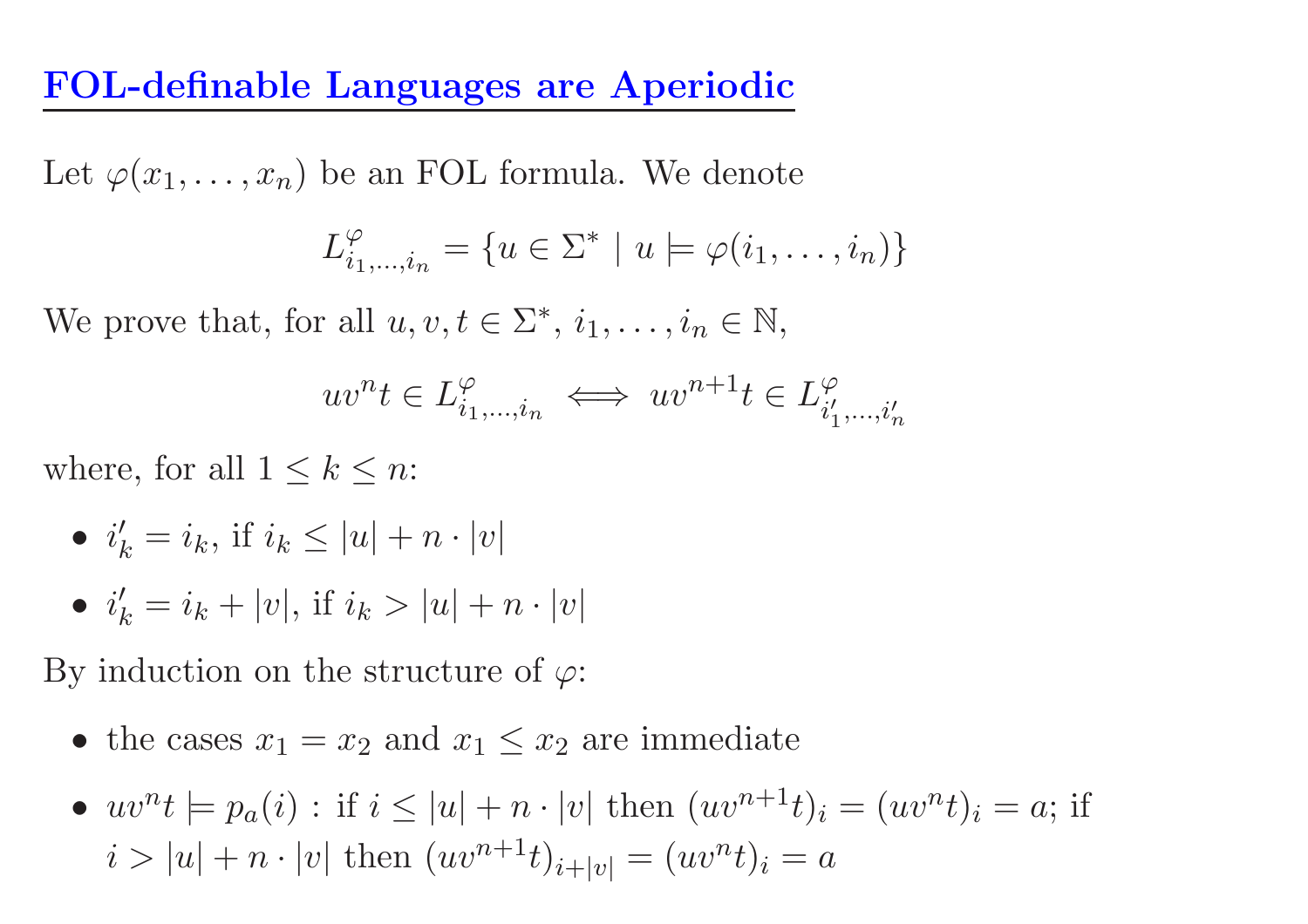### FOL-definable Languages are Aperiodic

For all  $u, v, t \in \Sigma^*, i_1, \ldots, i_n \in \mathbb{N}$ ,

$$
uv^n t \in L_{i_1,\dots,i_n}^{\varphi} \iff uv^{n+1} t \in L_{i'_1,\dots,i'_n}^{\varphi}
$$

where, for all  $1 \leq k \leq n$ :

- $\bullet$   $i'$  $\boldsymbol{k}$  $i = i_k$ , if  $i_k \leq |u| + n \cdot |v|$
- $\bullet$   $i'$  $\,k$  $= i_k + |v|, \text{ if } i_k > |u| + n \cdot |v|$

By induction on the structure of  $\varphi$ :

- $\varphi_1 \wedge \varphi_2$ : is immediate
- $\bullet \ \ \neg \varphi : uv^n t \notin L^\varphi_{i_1}$  $i_1,...,i_n$  $\iff uv^{n+1}t \notin L^{\varphi}_{i'}$  $i_1',...,i_n'$
- $\exists x_1 \cdot \varphi(x_1, \ldots, x_n) : uv^n t \in L^{\exists x_1 \cdot \varphi}_{i_2, \ldots, i_n}$  $i_2,...,i_n$  $\iff uv^n t \in L^{\varphi}_i$  $i_1, i_2,...,i_n$ for some  $i_1 \in \mathbb{N}$ . By the induction hypothesis,  $uv^{n+1}t \in L_{i'}^{\varphi}$  $i_1',i_2',\!i_n'$ , hence  $uv^{n+1}t \in L^{\exists x_1} \cdot \varphi$  $i_2',...,i_n'$ . The other direction is symmetric.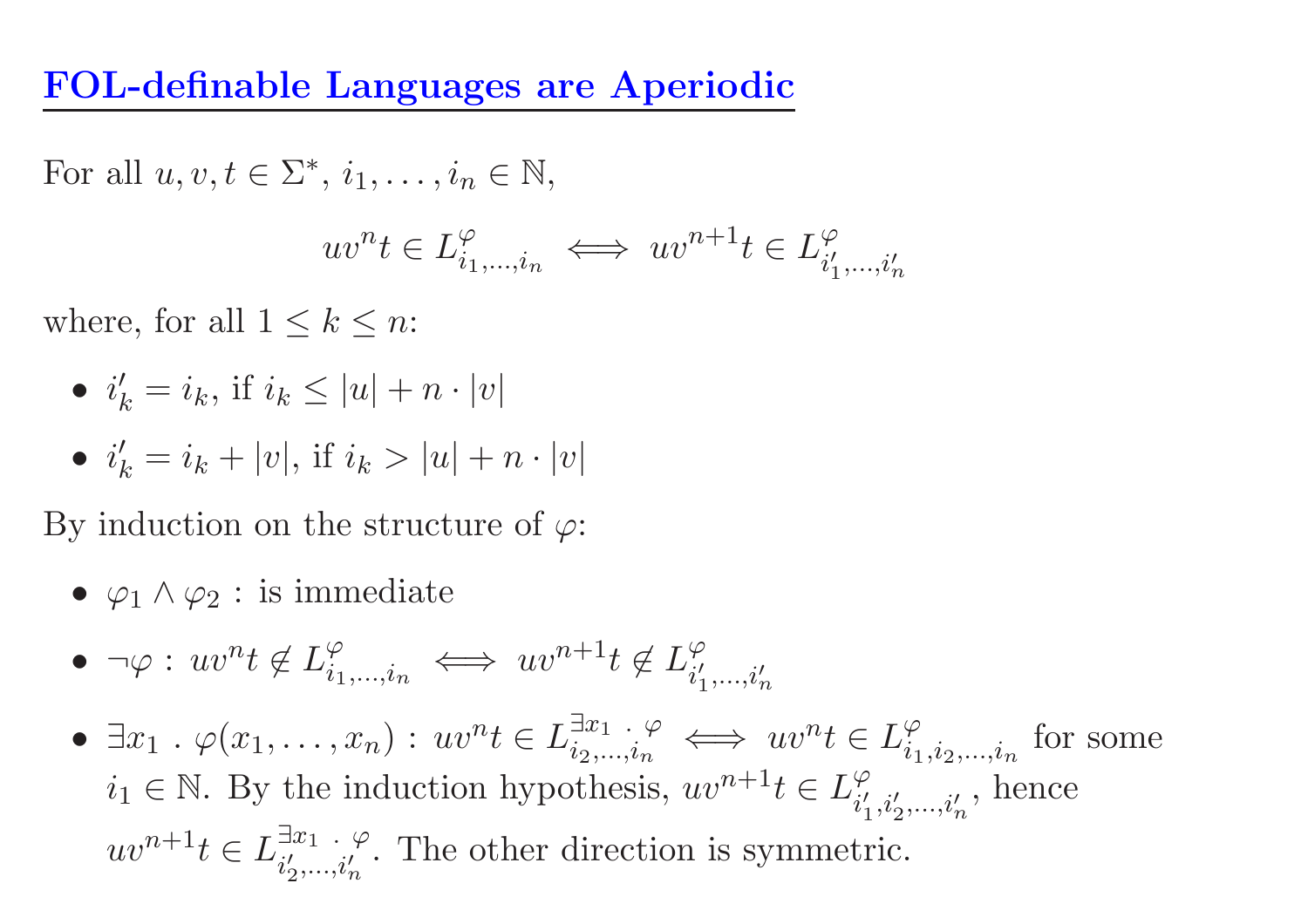#### Schützenberger's Theorem

**Theorem 3** For any recognizable  $L \subseteq \Sigma^*$ , L is star-free iff L is aperiodic. " $\Rightarrow$ " Prove the existence of an integer  $N(L)$  such that

 $\forall n \ge N(L) \ \forall u \forall v \forall t \ . \ uv^n t \in L \iff uv^{n+1} t \in L$ 

Suppose  $v \neq \epsilon$ . By induction on the structure of L:

• 
$$
\emptyset
$$
 :  $N(\emptyset) = 0$ , since  $\forall n \ge 0$  .  $uv^n t \notin L$ 

- $\{a\}, a \in \Sigma : N(\{a\}) = 2$ , since  $\forall n \geq 2$  .  $uv^n t \notin L$
- $\overline{X}$ :  $N(\overline{X}) = N(X)$ , trivial
- $X \cup Y : N(X \cup Y) = \max\{N(X), N(Y)\}\$ , trivial
- $XY: N(XY) = N(X) + N(Y) + 1$ , since for all  $n = n_1 + n_2 + 1 \ge N(X) + N(Y) + 1$ , we have either  $n_1 \ge N(X)$  or  $n_2 \geq N(Y)$ . Then  $uv^n t = (uv^{n_1}r)(sv^{n_2}t)$ , where  $rs = v$  and  $uv^{n_1}r \in X$ ,  $sv^{n_2}t \in Y$ . If  $n_1 \ge N(X)$ ,  $uv^{n_1+1}r \in X \Rightarrow uv^{n+1}t \in XY$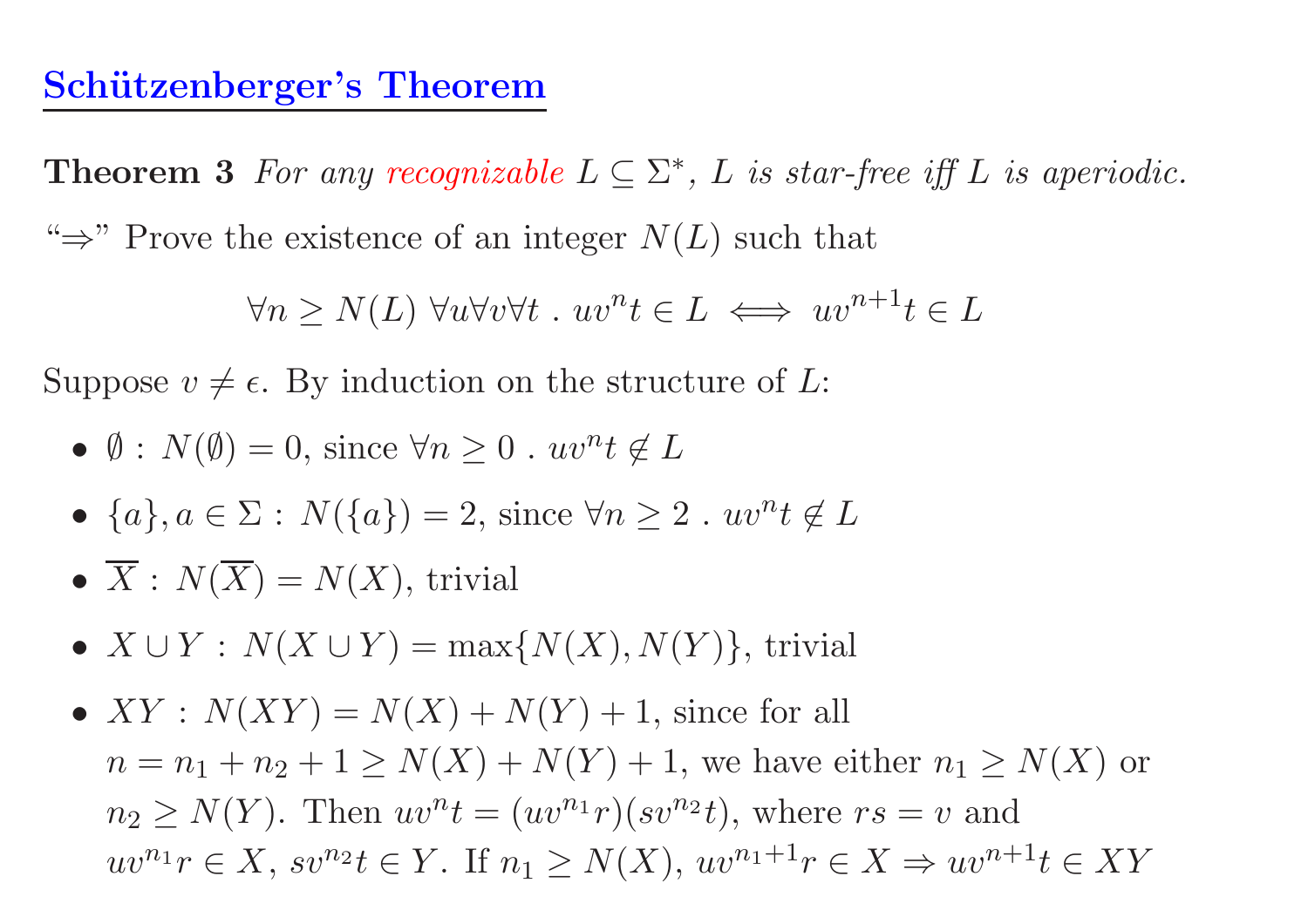"  $\Leftarrow$ " Let  $\varphi : \Sigma^* \to M$  be a monoid morphism, for an aperiodic monoid M.

If L is recognizable, then there exists a finite subset  $P \subseteq M$  such that

$$
L = \varphi^{-1}(P) = \bigcup_{m \in P} \varphi^{-1}(m)
$$

We show that  $\varphi^{-1}(m)$  is star-free, for each  $m \in M$ .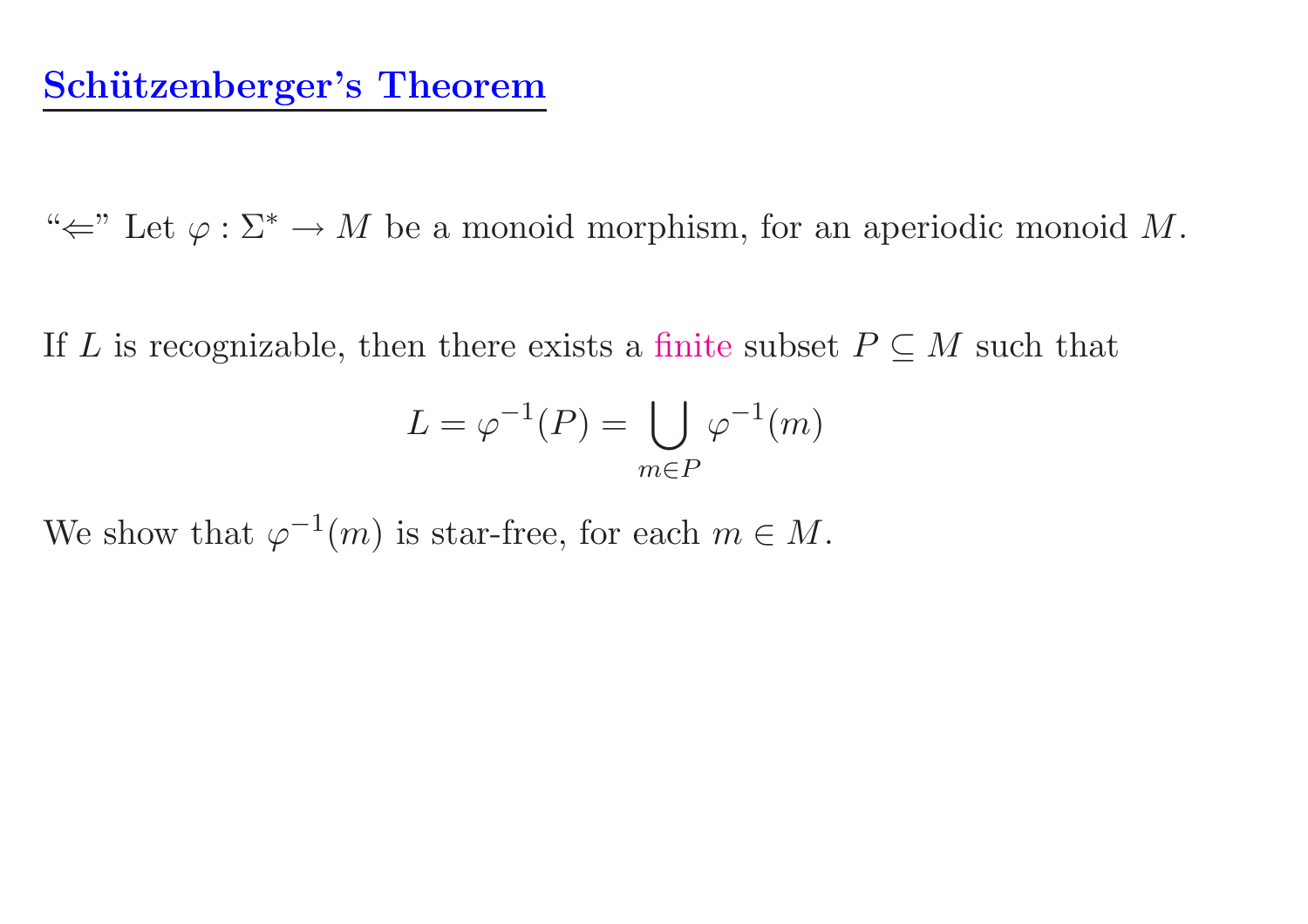#### The Simplification Rule

**Lemma 1** Let M be an aperiodic monoid and let  $p, q, r \in M$ . If  $pqr = q$ , then  $pq = q = qr$ .

Let N be the index of  $M$ .

If  $pqr = q$  then  $p^nqr^n = q$ , for all  $n > 0$ .

If  $n \geq N$  then  $p^{n+1}qr^n = p^nqr^n = q$ .

Hence  $p(p^nqr^n) = pq = q$ . The proof of  $q = qr$  is similar.  $\Box$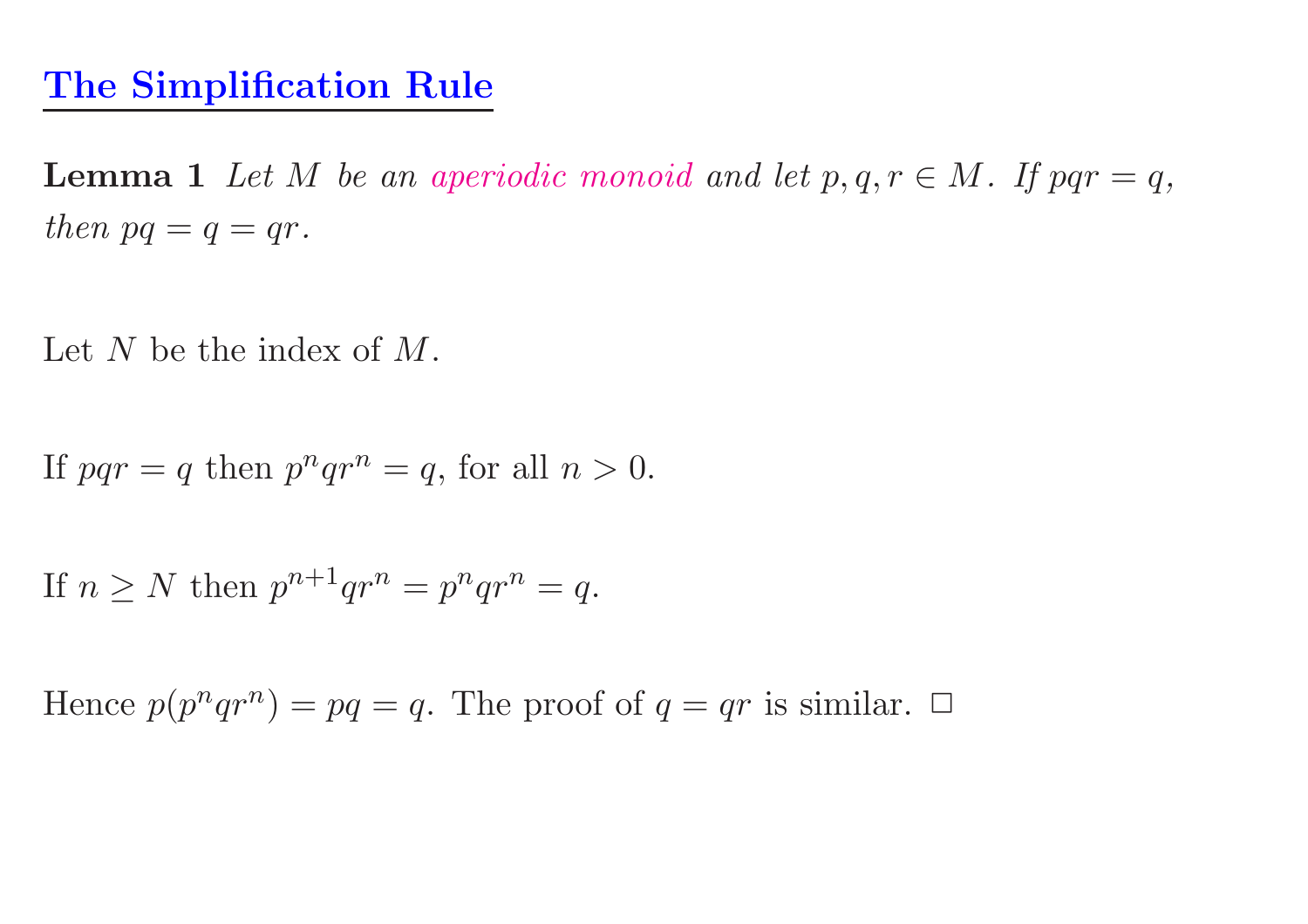#### Examples of using SR

Let M be an aperiodic monoid and  $m \in M$ .

Example 5 If  $M = mM$  then  $1 = m \cdot x$ , for some  $x \in M$ .

$$
1 = m \cdot x
$$
  
=  $m \cdot 1 \cdot x$   

$$
\stackrel{(SR)}{=} m \cdot 1 = m
$$

Example 6 If  $M = MmM$  then  $1 = x \cdot m \cdot y$ , for some  $x, y \in M$ .

$$
1 = x \cdot m \cdot y
$$
  
=  $(x \cdot m) \cdot 1 \cdot y$   
=  $(x \cdot m) \cdot 1 = x \cdot m$   
=  $x \cdot (1 \cdot m)$   
=  $1 \cdot m = m$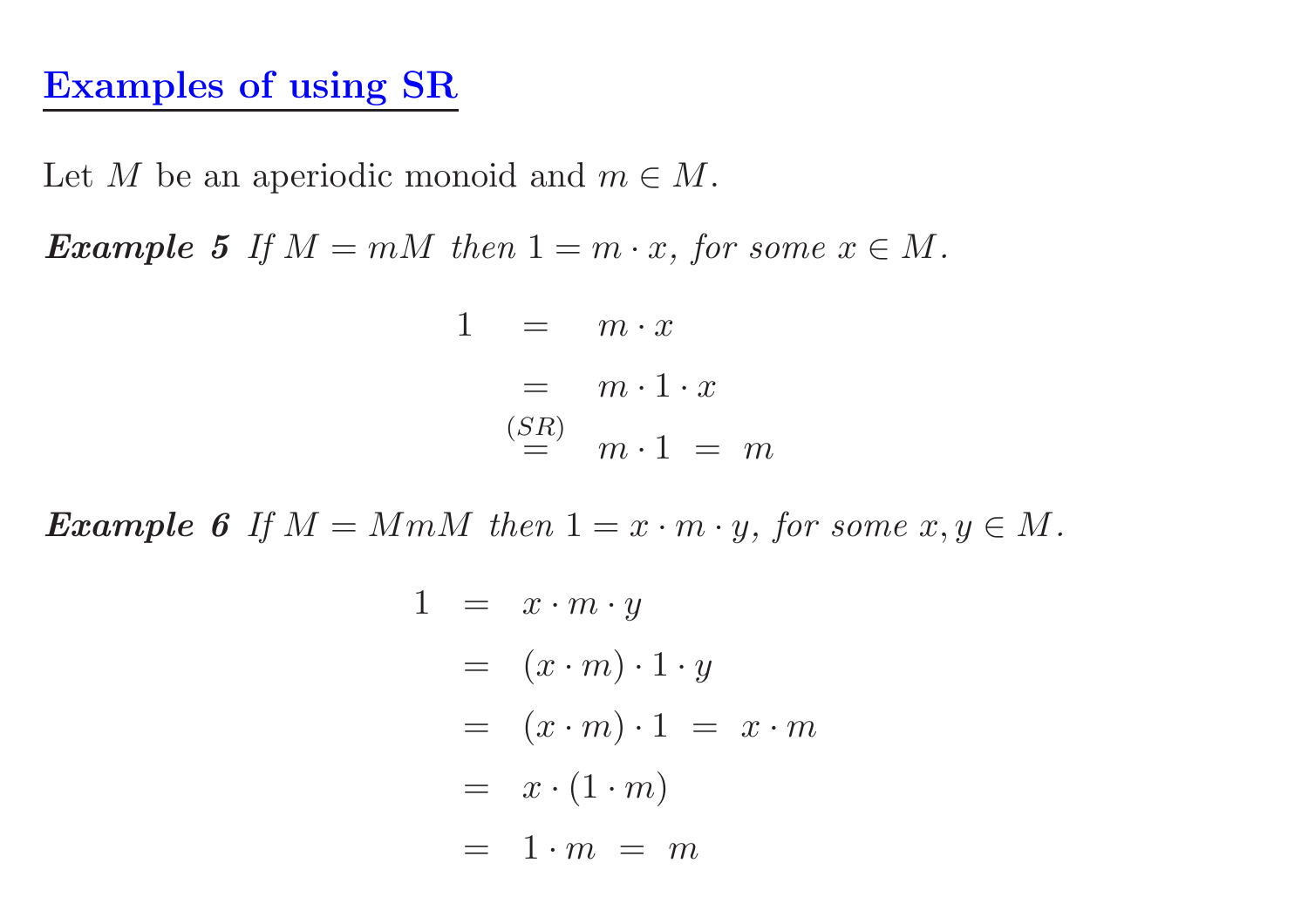#### Ideals

Let M be a monoid.

A set  $R \subseteq M$  is a right ideal of M iff:

$$
RM = R \iff \forall r \in R \,\,\forall x \in M \,.\, rx \in R
$$

A set  $L \subseteq M$  is a left ideal of M iff:

$$
ML = L \iff \forall l \in L \ \forall x \in M \ . \ xl \in L
$$

A set  $I \subseteq M$  is a ideal of M iff:

$$
MIM = I \iff \forall x, y \in M \ \forall i \in I \ . \ xiy \in I
$$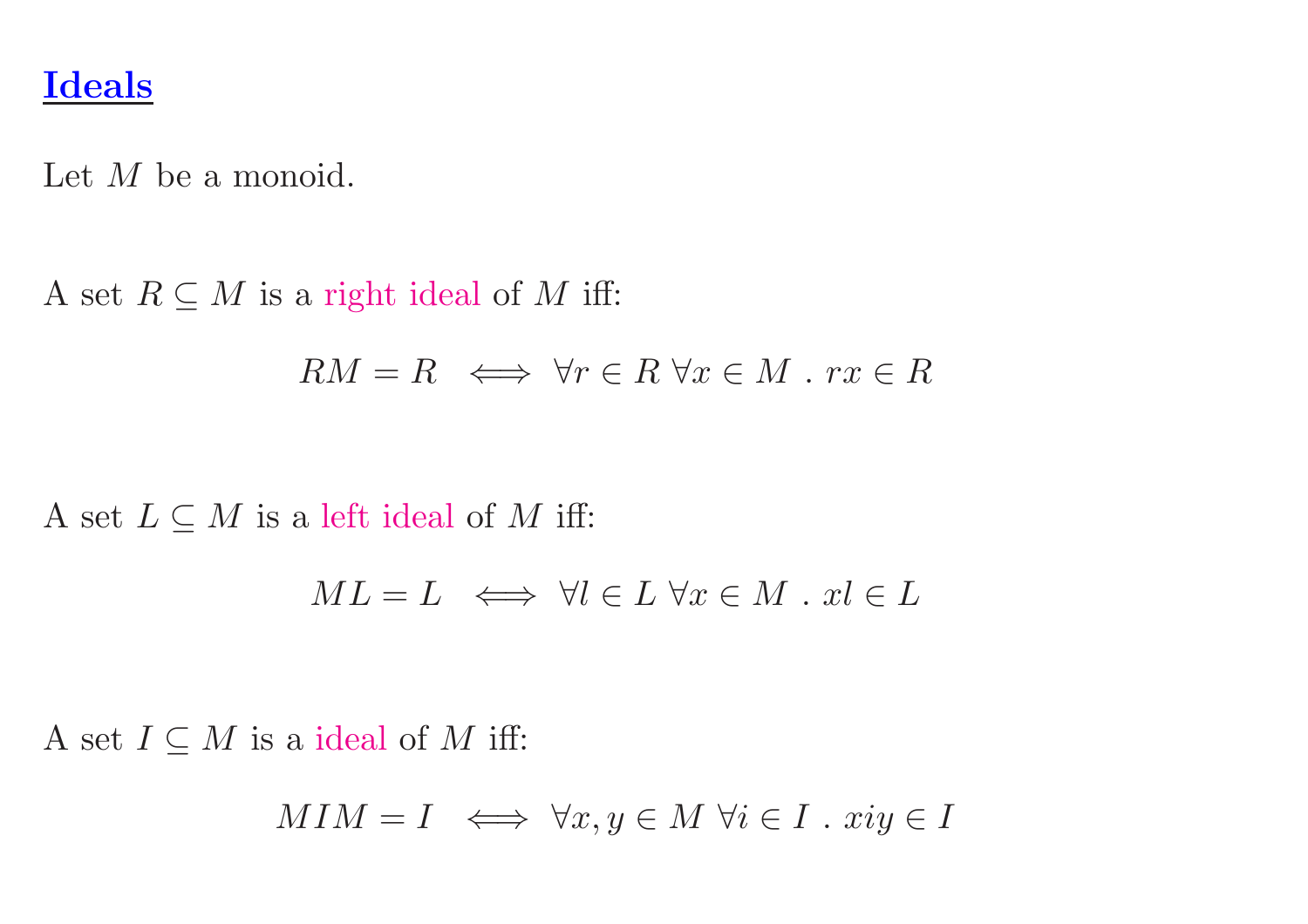#### Green Relations

Let M be a monoid and  $a, b \in M$ . Then we define

 $a \leq_{\mathcal{R}} b \iff aM \subseteq bM$  $a \leq_{\mathcal{L}} b \iff Ma \subseteq Mb$ 

|  | $a \mathcal{R} b \iff aM = bM$                      |
|--|-----------------------------------------------------|
|  | $a \mathcal{L} b \iff Ma = Mb$                      |
|  | $a \mathrel{\mathcal{I}} b \iff \text{M} aM = M bM$ |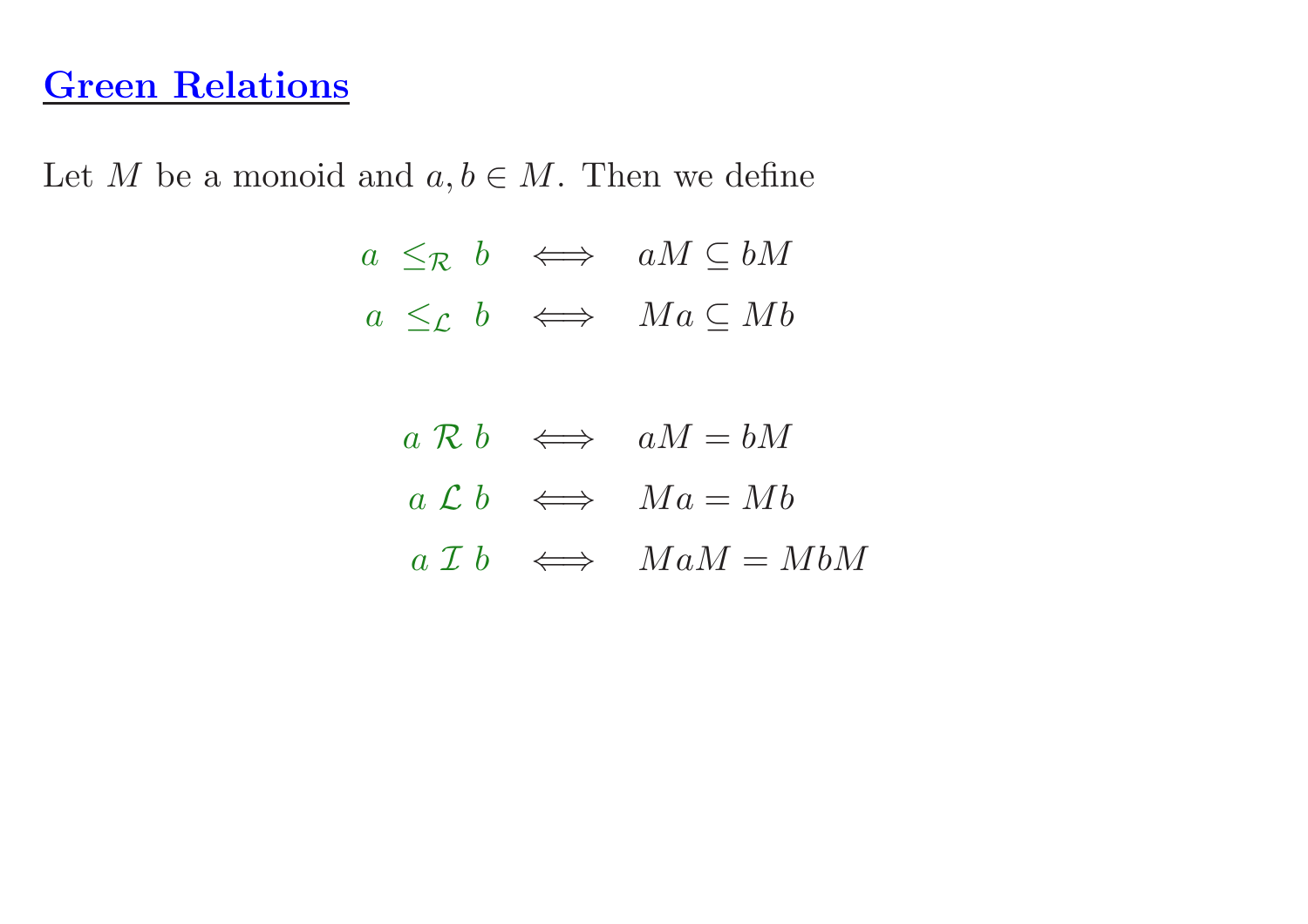Example



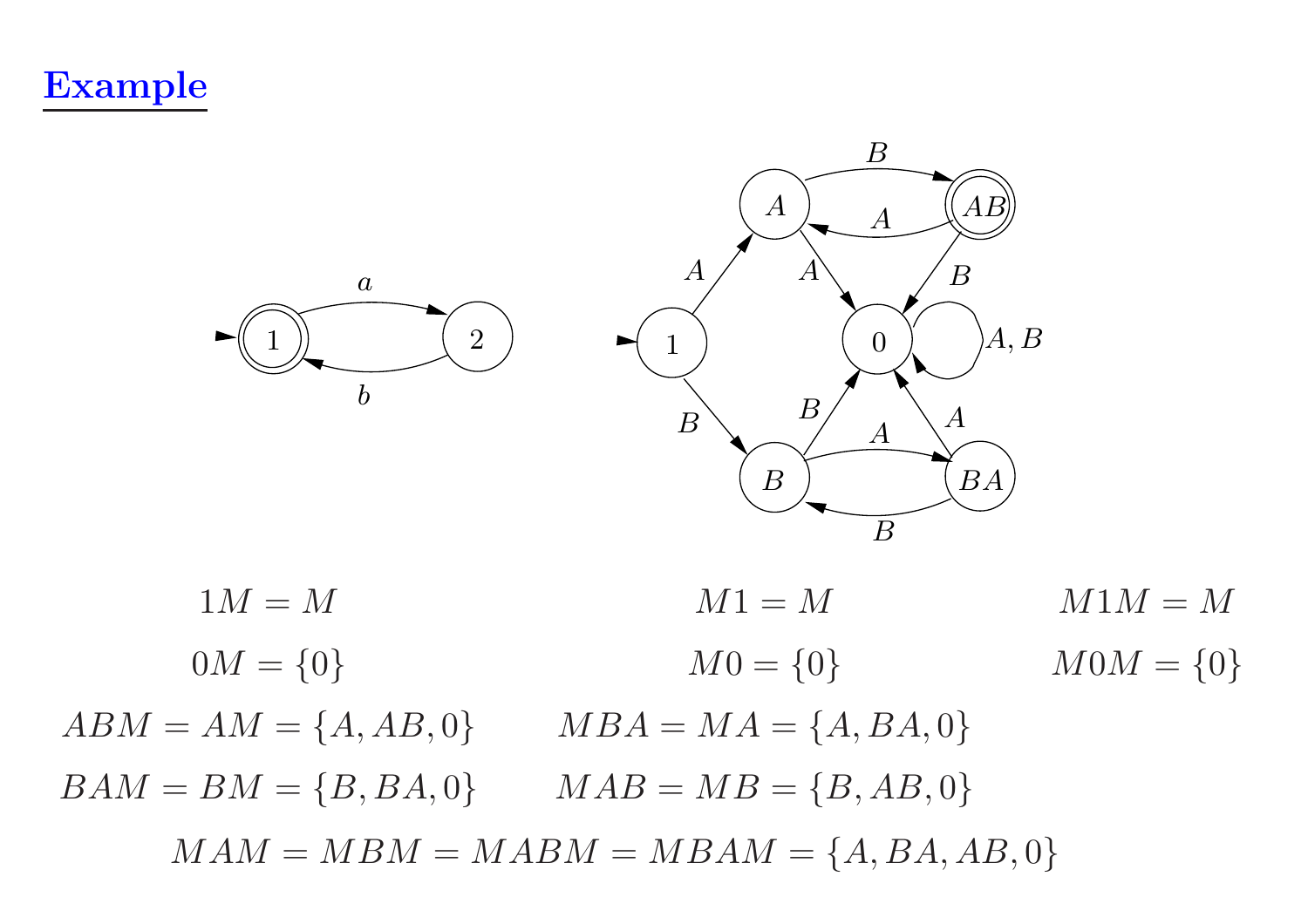## A Consequence

**Lemma 2** Let M be an aperiodic monoid and let  $a, b \in M$  such that <sup>a</sup> I b. Then we have:

- $a \leq_{\mathcal{R}} b \Rightarrow a \mathcal{R} b$
- $a \leq_{\mathcal{L}} b \Rightarrow a \mathcal{L} b$

 $M a M = M b M \Rightarrow b = u a v$ , for some  $u, v \in M$ 

 $aM \subseteq bM \Rightarrow a = bp$ , for some  $p \in M$ 

$$
b = uav = ubpv \stackrel{(SR)}{=} bpv
$$

 $bM = bpvM \subseteq bpM = aM$ , hence  $aM = bM$ .  $\Box$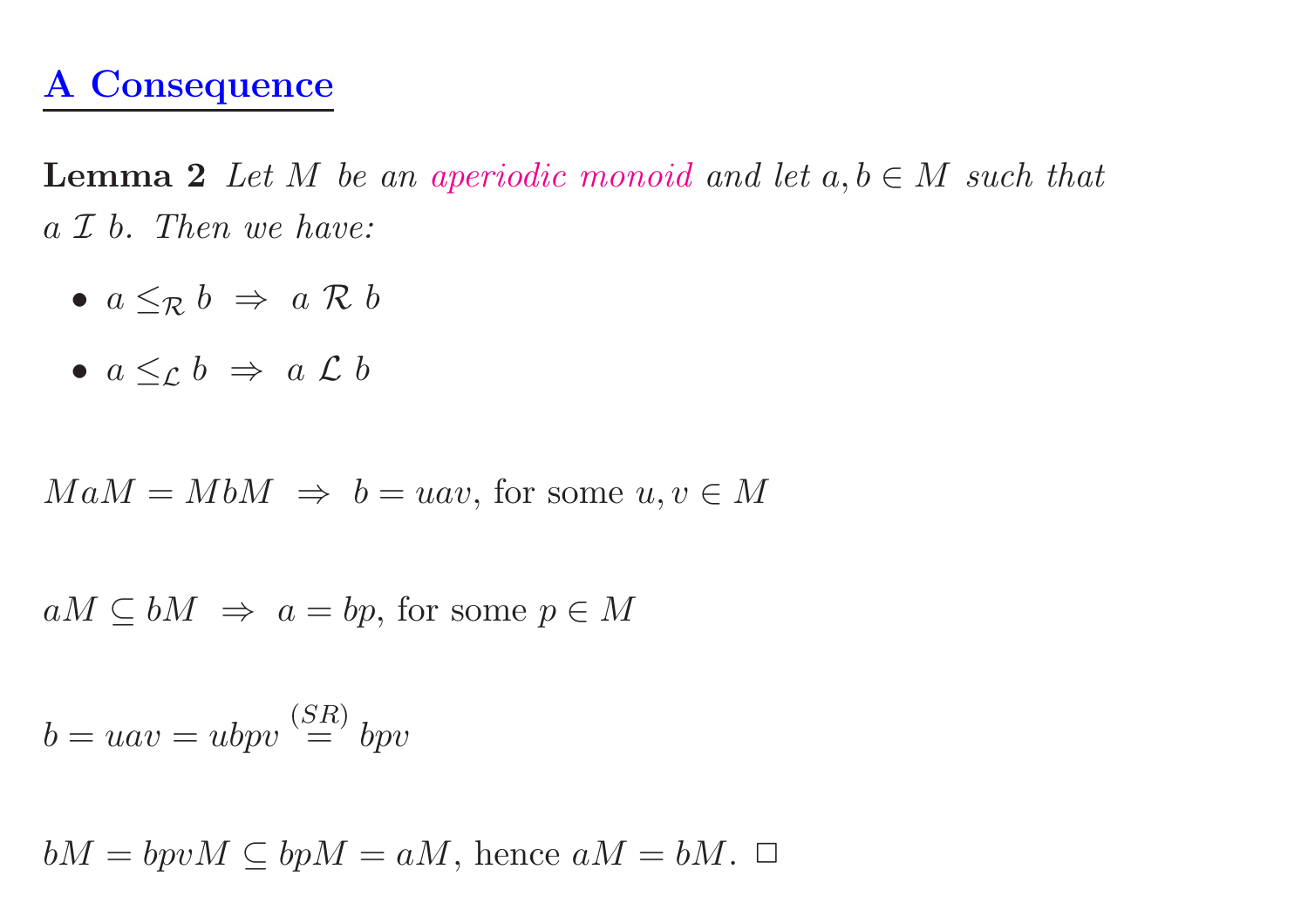## Decomposition in Ideals

**Lemma 3** Let M be an aperiodic monoid and let  $p, q, r \in M$ . Then  $\{q\} = (qM \cap Mq) \setminus J_q$ , with  $J_q = \{s \in M \mid q \notin MsM\}.$ 

 $q \in (qM \cap Mq) \setminus J_q$  is trivial.

$$
s \in (qM \cap Mq) \setminus J_q \Rightarrow \exists p, r \in M \, . \, pq = qr = s
$$

$$
s \notin J_q \implies q \in MsM \implies \exists u, v \in M \; . \; usv = q
$$

$$
q = usv = u(pq)v = (up)q(v) \stackrel{(SR)}{=} (up)q = u(pq) = us
$$

$$
q = us = u(qr) \stackrel{(SR)}{=} qr = s \square
$$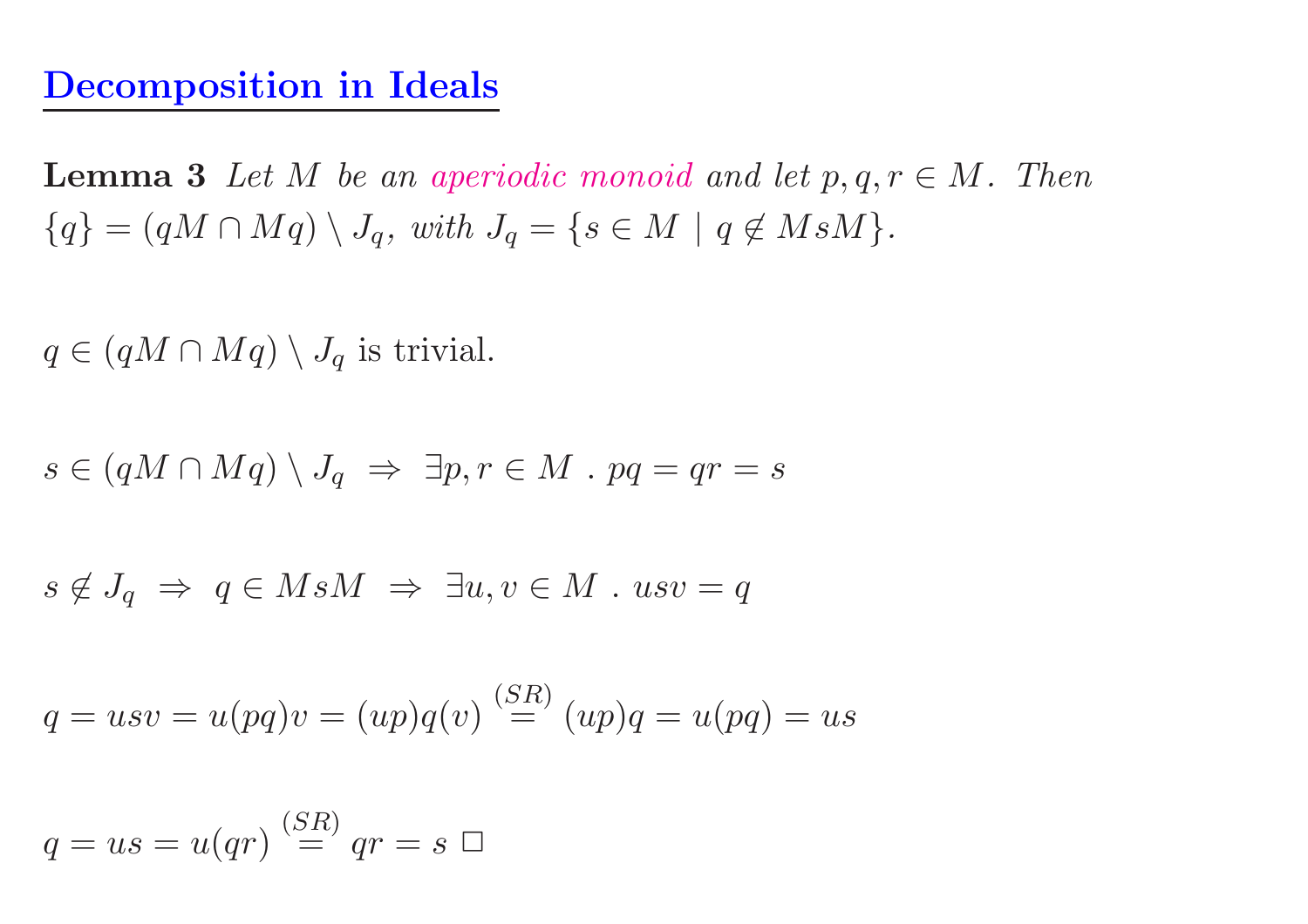Example



 $AM = \{A, AB, 0\}$  $MA = \{A, BA, 0\}$  $J_A = \{0\}$  ${A}$  =  $(AM \cap MA) \setminus J_A$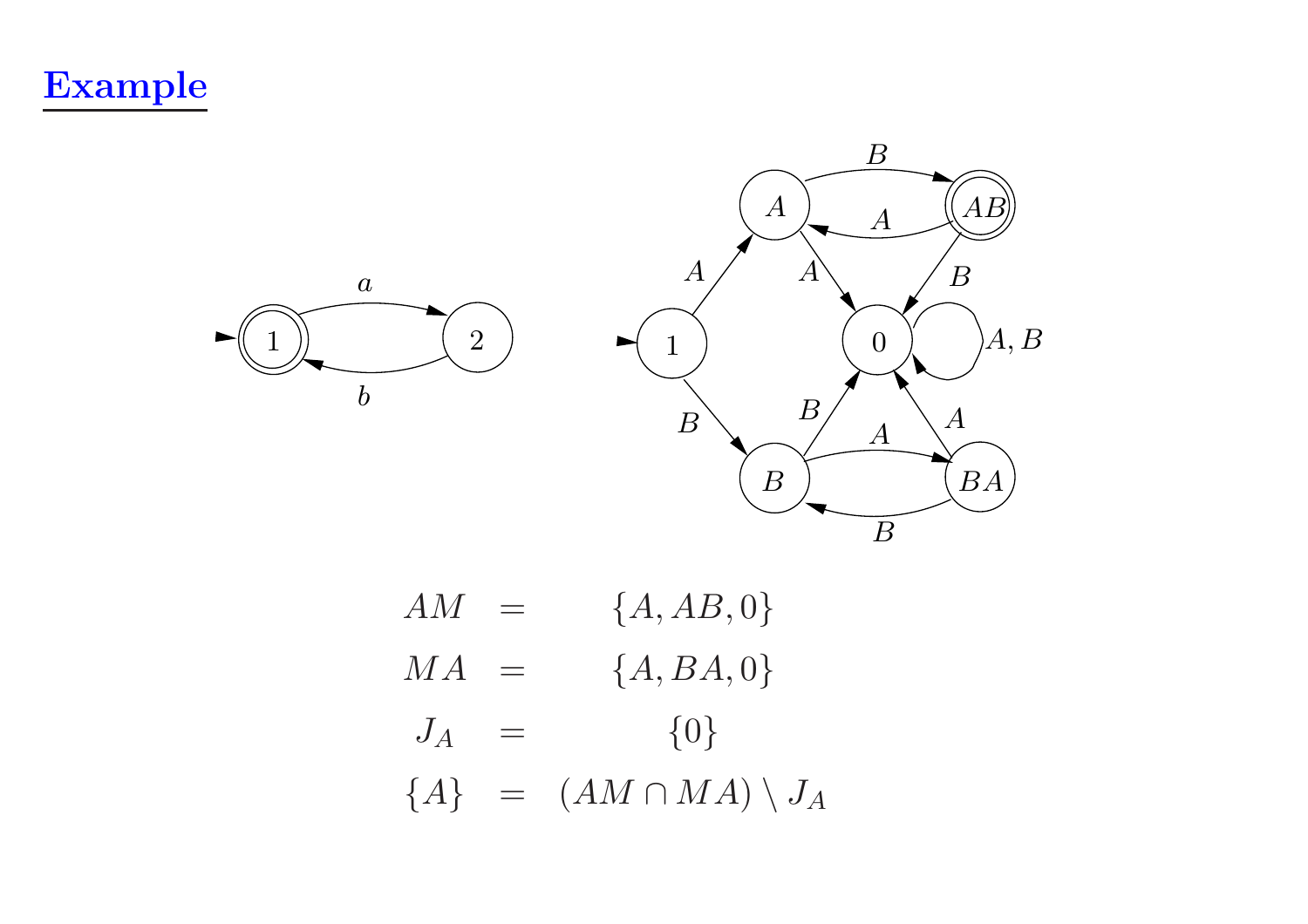We prove  $\varphi^{-1}(m)$  is star-free by induction on  $r(m) = ||M \setminus MmM||$ 

The base case  $r(m) = 0$ . Then  $M = MmM$ , hence  $m = 1$  (SR).

We show  $\varphi^{-1}(1) = (\{a \in \Sigma \mid \varphi(a) = 1\})^*$ :

$$
\varphi(ua) = 1
$$
  

$$
\varphi(u)1\varphi(a) = 1
$$
  

$$
1\varphi(a) = 1 (SR)
$$
  

$$
\varphi(a) = 1
$$

 $B^* = \Sigma^* B \Sigma^*$ , for any  $B \subseteq \Sigma$  is star-free.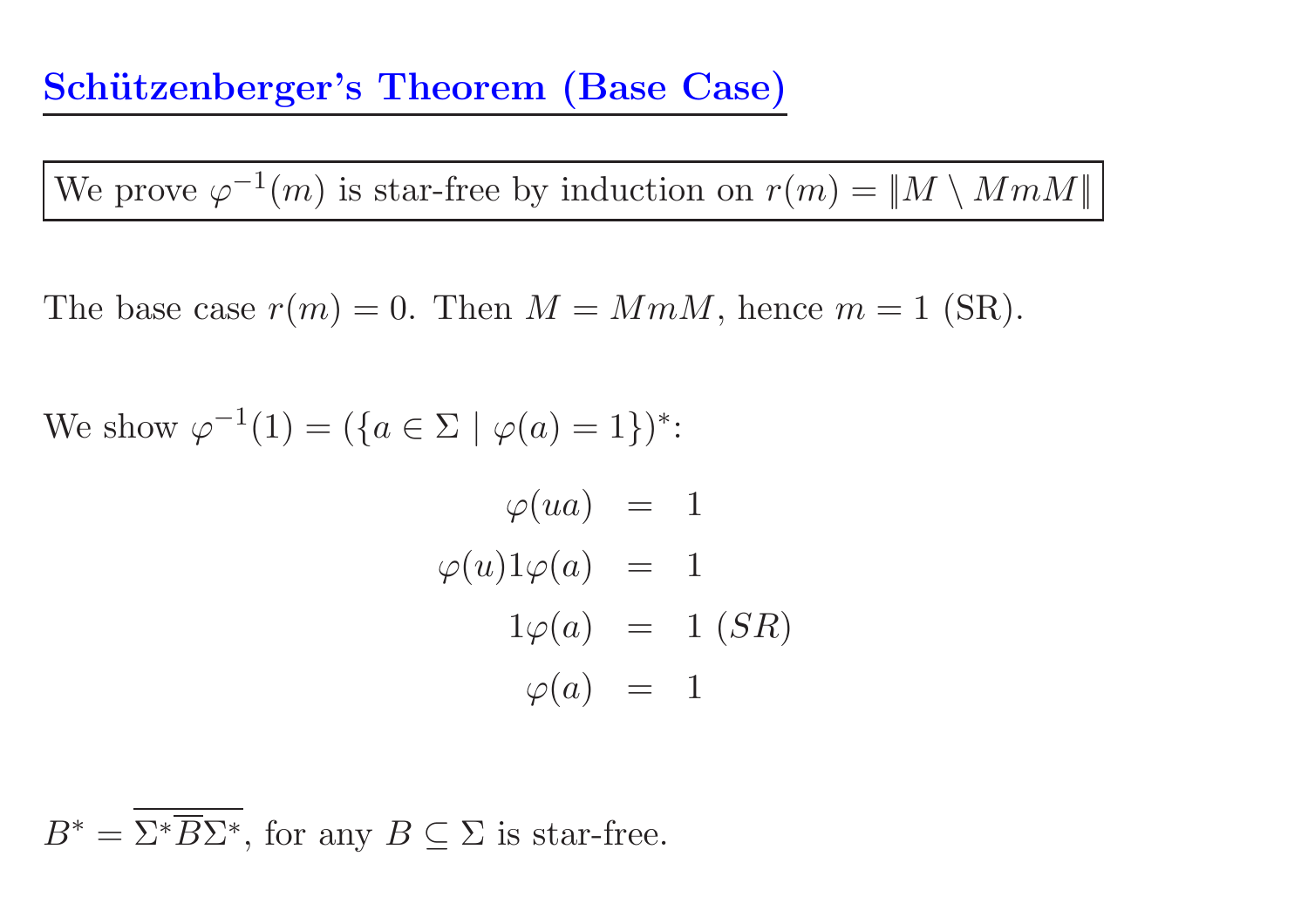Schützenberger's Theorem (Induction Step)

We show that

$$
\varphi^{-1}(m) = (U\Sigma^* \cap \Sigma^* V) \setminus (\Sigma^* C \Sigma^* \cup \Sigma^* W \Sigma^*)
$$

where

$$
U = \bigcup_{(n,a)\in E} \varphi^{-1}(n)a\Sigma^* \qquad V = \bigcup_{(a,n)\in F} \Sigma^* a\varphi^{-1}(n)
$$
  

$$
C = \{a \in \Sigma \mid m \notin M\varphi(a)M\} \quad W = \bigcup_{(a,n,b)\in G} \Sigma^* a\varphi^{-1}(n)b\Sigma^*
$$
  
with

$$
E = \{(n, a) \in M \times \Sigma \mid n\varphi(a) \mathrel{\mathcal{R}} m, n \notin mM\}
$$

$$
F = \{(a, n) \in \Sigma \times M \mid \varphi(a)n \mathcal{L} \ m, \ n \notin Mm)\}
$$

G = { $(a, n, b) \in \Sigma \times M \times \Sigma$  |  $m \in (M\varphi(a)nM \cap Mn\varphi(b)M) \setminus M\varphi(a)n\varphi(b)M$ }

Then it is enough to show that  $U, V, C$  and  $W$  are star-free languages.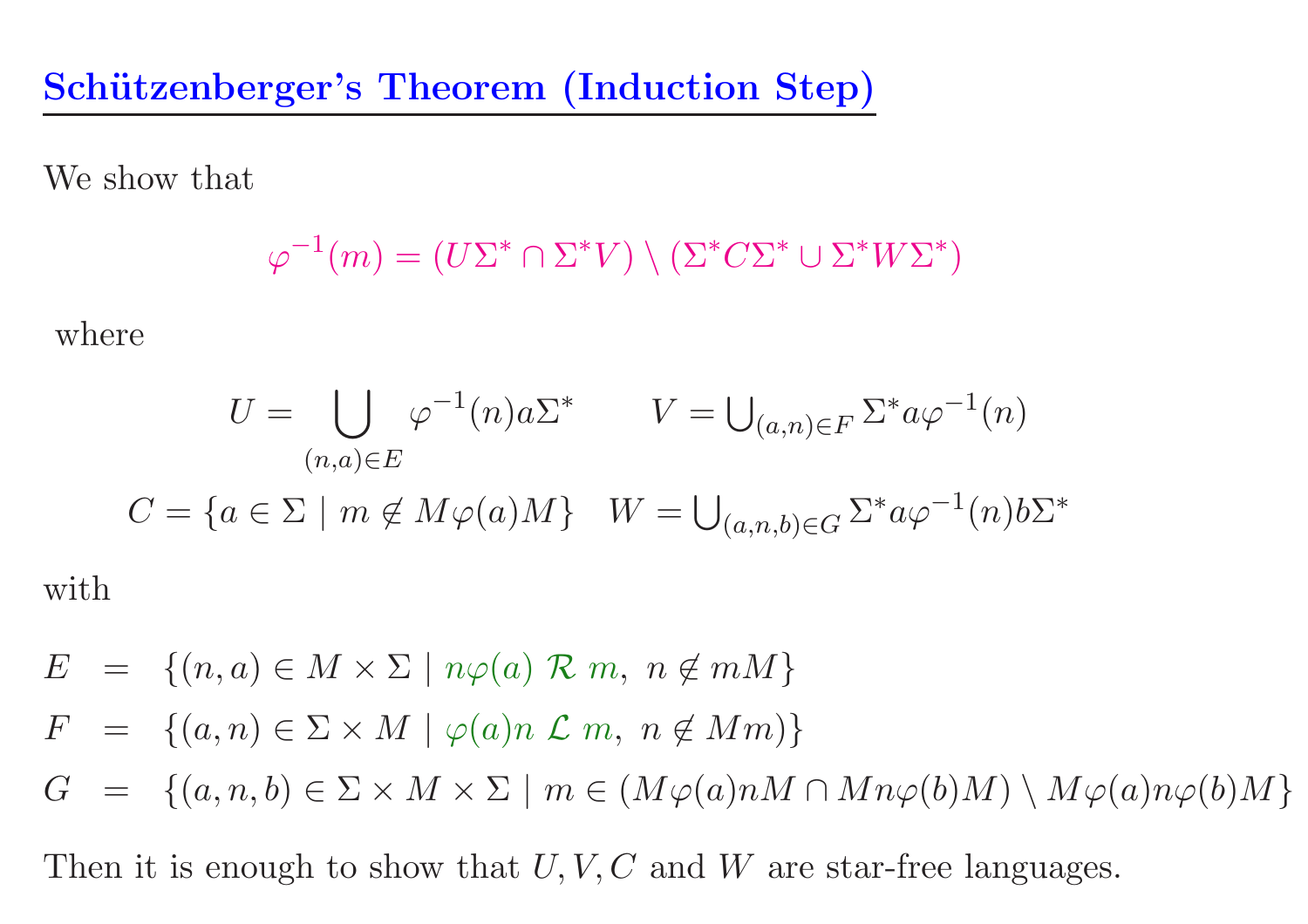$\varphi^{-1}(m) \subseteq L$  (1)

W.l.o.g. suppose  $m \neq 1$ . Let  $u \in \varphi^{-1}(m)$  and show  $u \in U\Sigma^*$ , where

$$
U = \bigcup_{(n,a)\in E} \varphi^{-1}(n)a\Sigma^*
$$
  

$$
E = \{(n,a) \in M \times \Sigma \mid n\varphi(a) \mathcal{R} \mid m, n \notin mM\}
$$

Let p be the shortest prefix of u such that  $\varphi(p) \mathcal{R}$  m.

If  $p = \epsilon$  then  $1 \mathcal{R} m \Rightarrow m = 1$ . Hence  $p \neq \epsilon$ , and let  $p = ra$ ,  $a \in \Sigma$ .

Let  $n = \varphi(r)$ . We have  $n\varphi(a)$  R m and not n R m (choice of p), hence  $(n, a) \in E \Rightarrow u \in U\Sigma^*$ . Symmetric argument for  $u \in \Sigma^* V$ .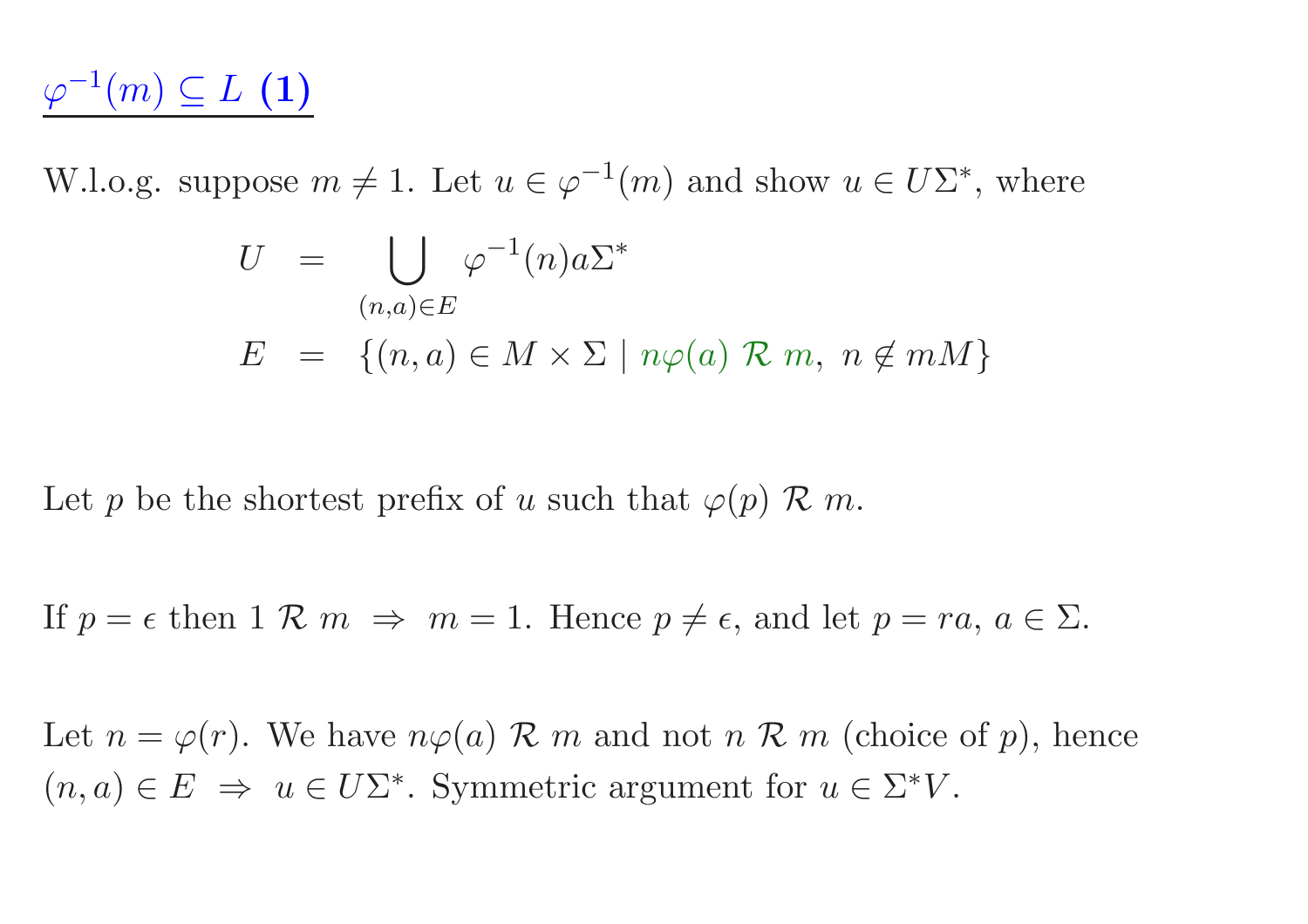$$
\varphi^{-1}(m) \subseteq L \, (2)
$$

Let  $u \in \varphi^{-1}(m)$  and show  $u \notin \Sigma^* C \Sigma^*$ , where

 $C = \{a \in \Sigma \mid m \notin M\varphi(a)M\}$ 

Suppose  $u \in \Sigma^* C \Sigma^*$ , then  $\varphi(u) = m \in M \varphi(a) M$ , for some  $a \in C$ , contradiction.

We show  $u \notin \Sigma^* W \Sigma^*$ , where  $W = \bigcup_{(a,n,b) \in G} \Sigma^* a \varphi^{-1}(n) b \Sigma^*$  and  $G = \{(a, n, b) \in \Sigma \times M \times \Sigma \mid m \in (M\varphi(a)nM \cap Mn\varphi(b)M) \setminus M\varphi(a)n\varphi(b)M\}$ 

If  $u \in \Sigma^* a \varphi^{-1}(n) b \Sigma^*$  for some  $(a, n, b) \in G$  then  $\varphi(u) = m \in M\varphi(a)n\varphi(b)M$ , contradiction.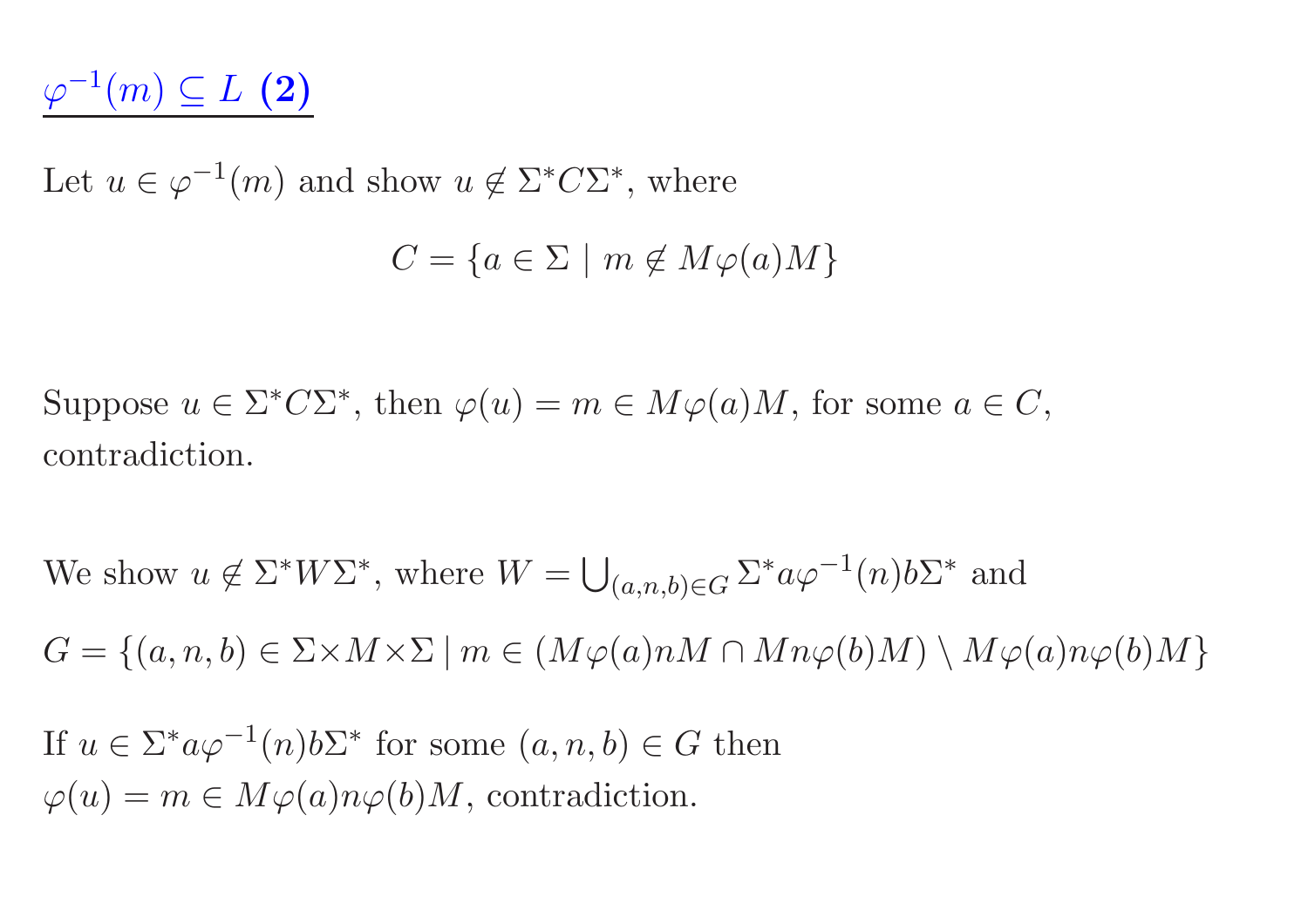Let  $u \in L = (U\Sigma^* \cap \Sigma^* V) \setminus (\Sigma^* C \Sigma^* \cup \Sigma^* W \Sigma^*)$  and  $s = \varphi(u)$ .

 $u \in U\Sigma^* = \bigcup_{(n,a) \in E} \varphi^{-1}(n)a\Sigma^* \Rightarrow s \in n\varphi(a)M$  for some  $(n, a) \in E \Rightarrow n\varphi(a) \mathcal{R}$  m, hence  $s \in mM$ . Symmetrically,  $s \in Mm$ .

$$
\{s\} = \{m\} \stackrel{(ID)}{=} (mM \cap Mm) \setminus J_m \iff s \notin J_m \iff m \in MsM
$$
  
Let  $f$  be the smallest factor of  $u$  s.t.  $m \notin M\varphi(f)M$ .

• 
$$
f = \epsilon \implies m \notin M
$$
, contradiction.

- $f = a \in \Sigma \implies a \in C \implies u \in \Sigma^* C \Sigma^*$ , contradiction.
- $f = agb, a, b \in \Sigma$  and let  $n = \varphi(g)$  and  $\varphi(f) = \varphi(a)n\varphi(b)$ . Then  $m \in$  $M\varphi(a)nM \cap Mn\varphi(b)M \Rightarrow (a, n, b) \in G \Rightarrow f \in W \Rightarrow u \in \Sigma^*W\Sigma^*,$ contradiction.

We conclude that  $m \in M\varphi(u)M = MsM$ .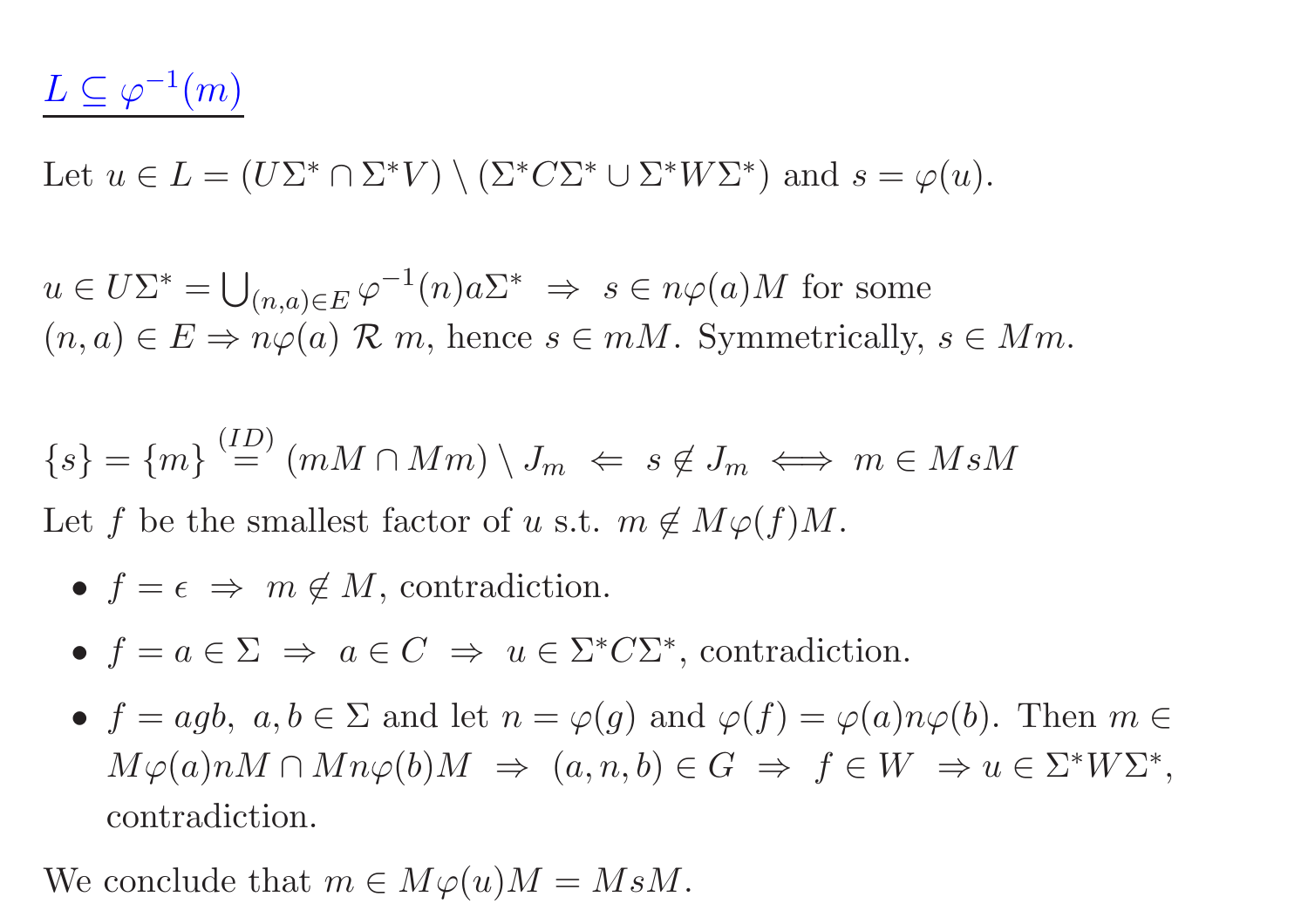## Schützenberger's Theorem (Induction Step)

 $\varphi^{-1}(m)$  is star-free for each  $r(m) < n \Rightarrow \varphi^{-1}(m)$  is star-free for  $r(m) = n$ 

Since  $\varphi^{-1}(m) = (U\Sigma^* \cap \Sigma^* V) \setminus (\Sigma^* C \Sigma^* \cup \Sigma^* W \Sigma^*)$ , it is enough to show that U, V and W are star-free  $(\Sigma^* C \Sigma^*$  is trivially star-free)

$$
U = \bigcup_{(n,a)\in E} \varphi^{-1}(n)a\Sigma^*, \ E = \{(n,a)\in M\times \Sigma \mid n\varphi(a)\mathrel{\mathcal{R}} m, \ n \notin mM\}
$$

 $(n, a) \in E \Rightarrow n\varphi(a) \mathcal{R} \mid m \Rightarrow Mn\varphi(a)M = MmM \subseteq MnM \Rightarrow r(n) \leq r(m)$ 

Suppose  $r(n) = r(m) \iff n \mathcal{I}$  $\stackrel{m \leq_{\mathcal{R}}^n}{\Longrightarrow} n \mathcal{R}$  m, contradiction. Hence  $r(n) < r(m) \Rightarrow \varphi^{-1}(n)$  is star-free  $\Rightarrow U$  is star-free. Symmetric for V.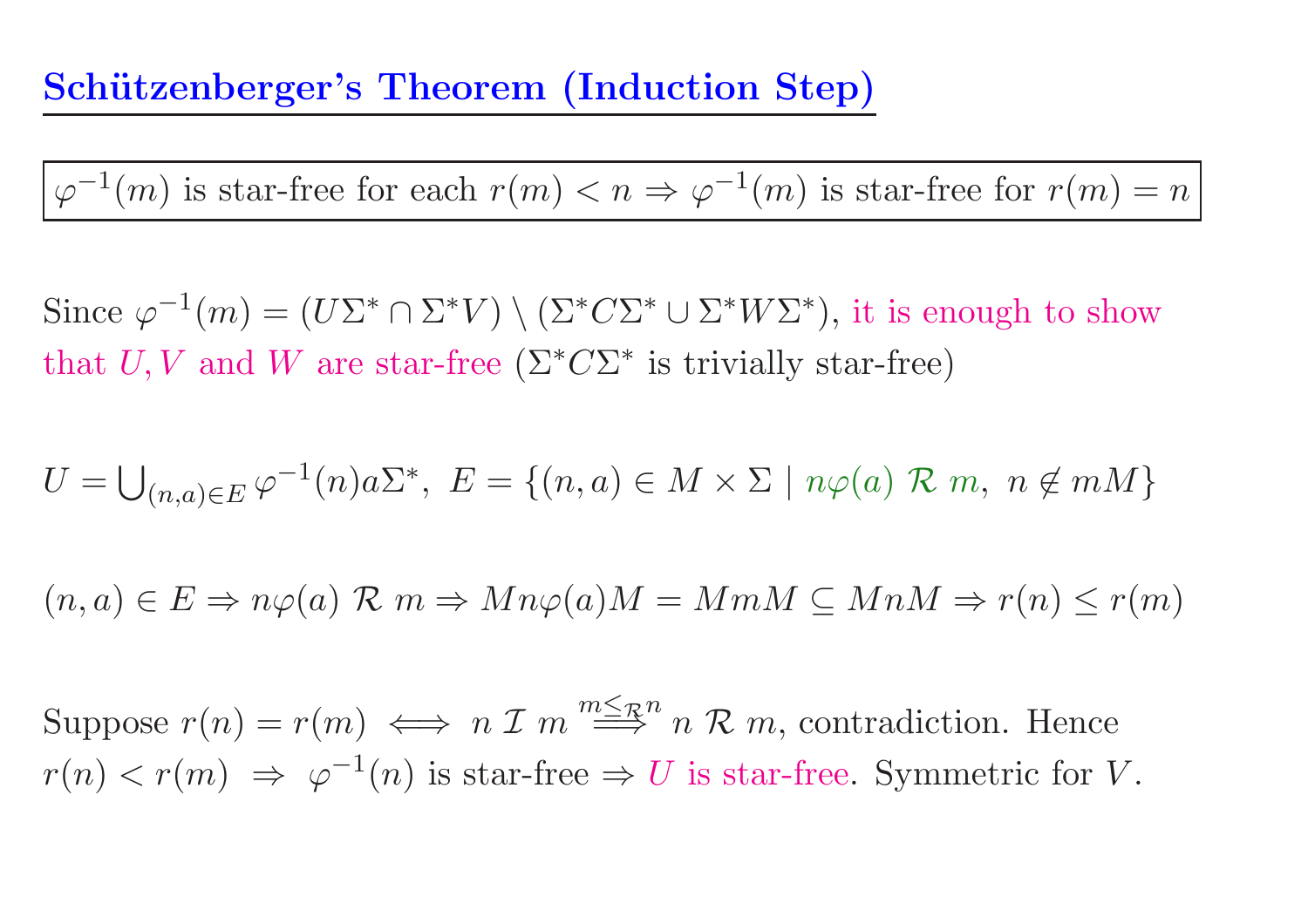Schützenberger's Theorem (Induction Step)

 $W =$  $\bigcup_{(a,n,b)\in G}\Sigma^*a\varphi^{-1}(n)b\Sigma^*$  $G = \{(a, n, b) \in \Sigma \times M \times \Sigma \mid m \in (M\varphi(a)nM \cap Mn\varphi(b)M) \setminus M\varphi(a)n\varphi(b)M\}$ 

 $(a, n, b) \in G \Rightarrow m \in (M\varphi(a)nM \cap Mn\varphi(b)M) \setminus M\varphi(a)n\varphi(b)M)$  $m \in M\varphi(a)nM \subseteq MnM \Rightarrow r(n) \leq r(m)$ 

Suppose  $r(n) = r(m) \Rightarrow MnM = MmM \Rightarrow n \in MmM$ . Since  $m \in Mn\varphi(b)M$ , we have  $n \in Mn\varphi(b)M \Rightarrow n = un\varphi(b)v$  $\overset{SR}{\Rightarrow} n = n\varphi(b)v$ 

 $m \in M\varphi(a)nM \Rightarrow m = x\varphi(a)ny = x\varphi(a)n\varphi(b)vy$ , contradiction with  $m \notin M\varphi(a)n\varphi(b)M$ 

Hence  $r(n) < r(m) \Rightarrow W$  is star-free.  $\Box$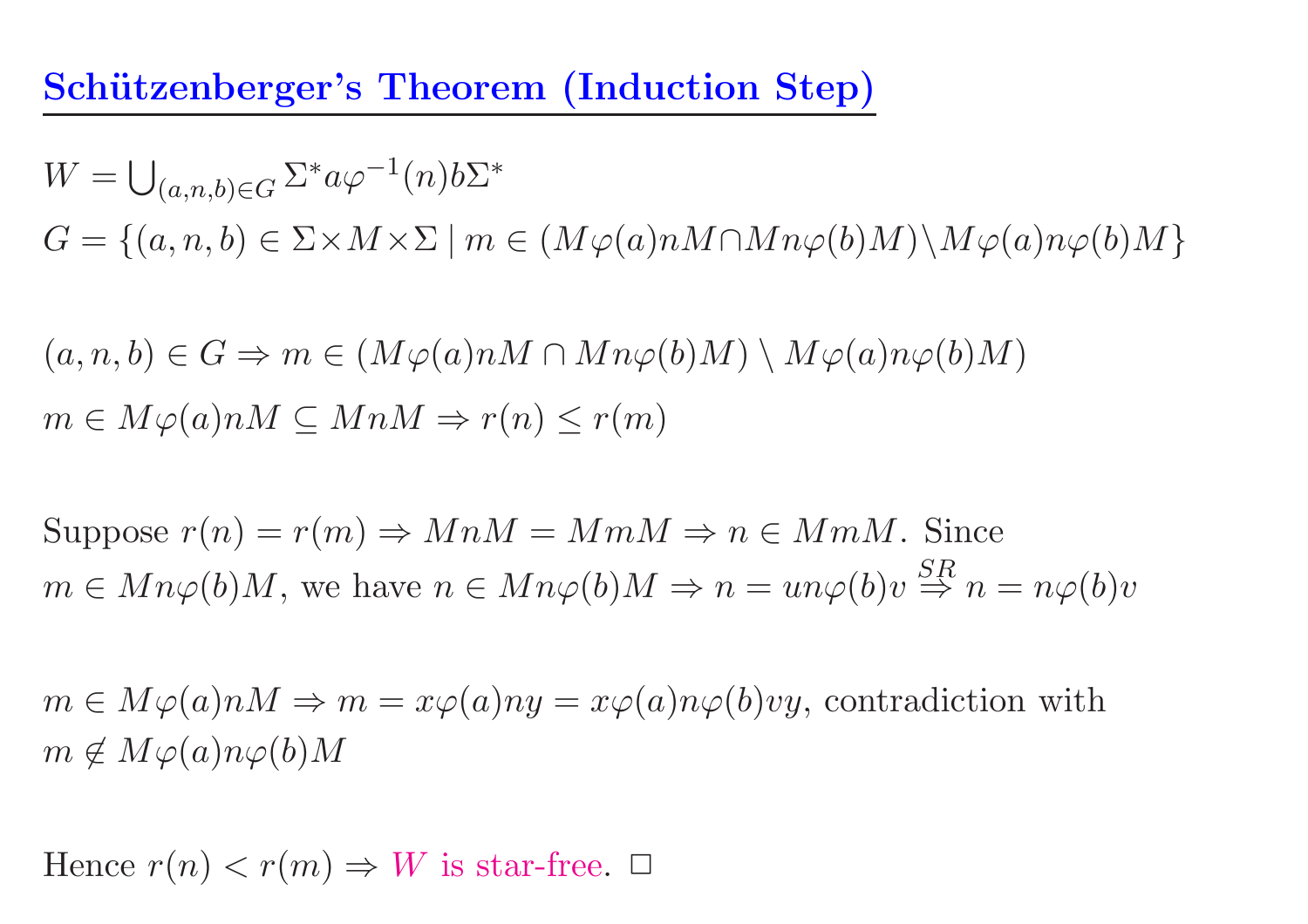### Example

 $1M = M$   $M1 = M$   $M1M = M$  $0M = \{0\}$   $M0 = \{0\}$   $M0M = \{0\}$  $ABM = AM = \{A, AB, 0\}$   $MBA = MA = \{A, BA, 0\}$  $BAM = BM = \{B, BA, 0\}$   $MAB = MB = \{B, AB, 0\}$  $MAM = MBM = MABM = MBAM = \{A, BA, AB, 0\}$ Let us compute  $\varphi^{-1}(AB)$ :

1A R AB,  $1 \notin ABM \Rightarrow E = \{(1,a)\} \Rightarrow U\Sigma^* = a\Sigma^*$ B1  $\mathcal{L} AB$ ,  $1 \notin MAB \Rightarrow F = \{(b, 1)\} \Rightarrow \Sigma^*V = \Sigma^*b$  $AB \notin M(A1A)M = M(B1B)M \Rightarrow G = \{(a, 1, a), (b, 1, b)\}\$  $\Rightarrow \Sigma^* W \Sigma^* = \Sigma^* a a \Sigma^* \cup \Sigma^* b b \Sigma^*$ 

 $\varphi^{-1}(AB) = (ab)^* = (a\Sigma^* \cap \Sigma^* b) \setminus (\Sigma^* aa \Sigma^* \cup \Sigma^* bb \Sigma^*)$